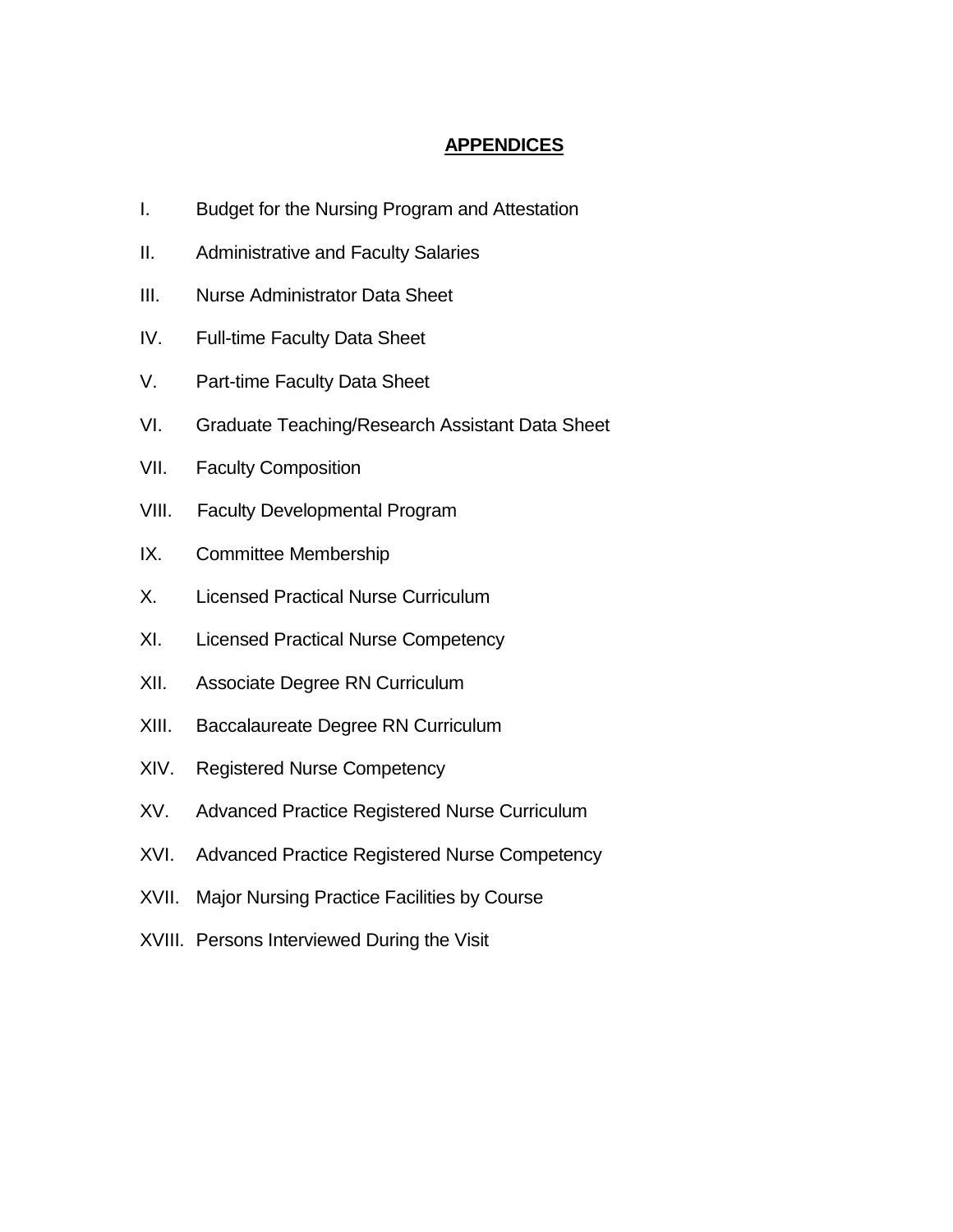| <b>Categories</b>          | <b>Year Prior to Survey</b> | <b>Year of Survey</b> |
|----------------------------|-----------------------------|-----------------------|
| <b>Salary and Benefits</b> |                             |                       |
| <b>Operations</b>          |                             |                       |
| Capital                    |                             |                       |
| <b>Total</b>               |                             |                       |
|                            |                             |                       |
|                            |                             |                       |

# **APPENDIX I BUDGET\* for NURSING PROGRAM**

**\* Should be accompanied by the budget attestation (following this table)**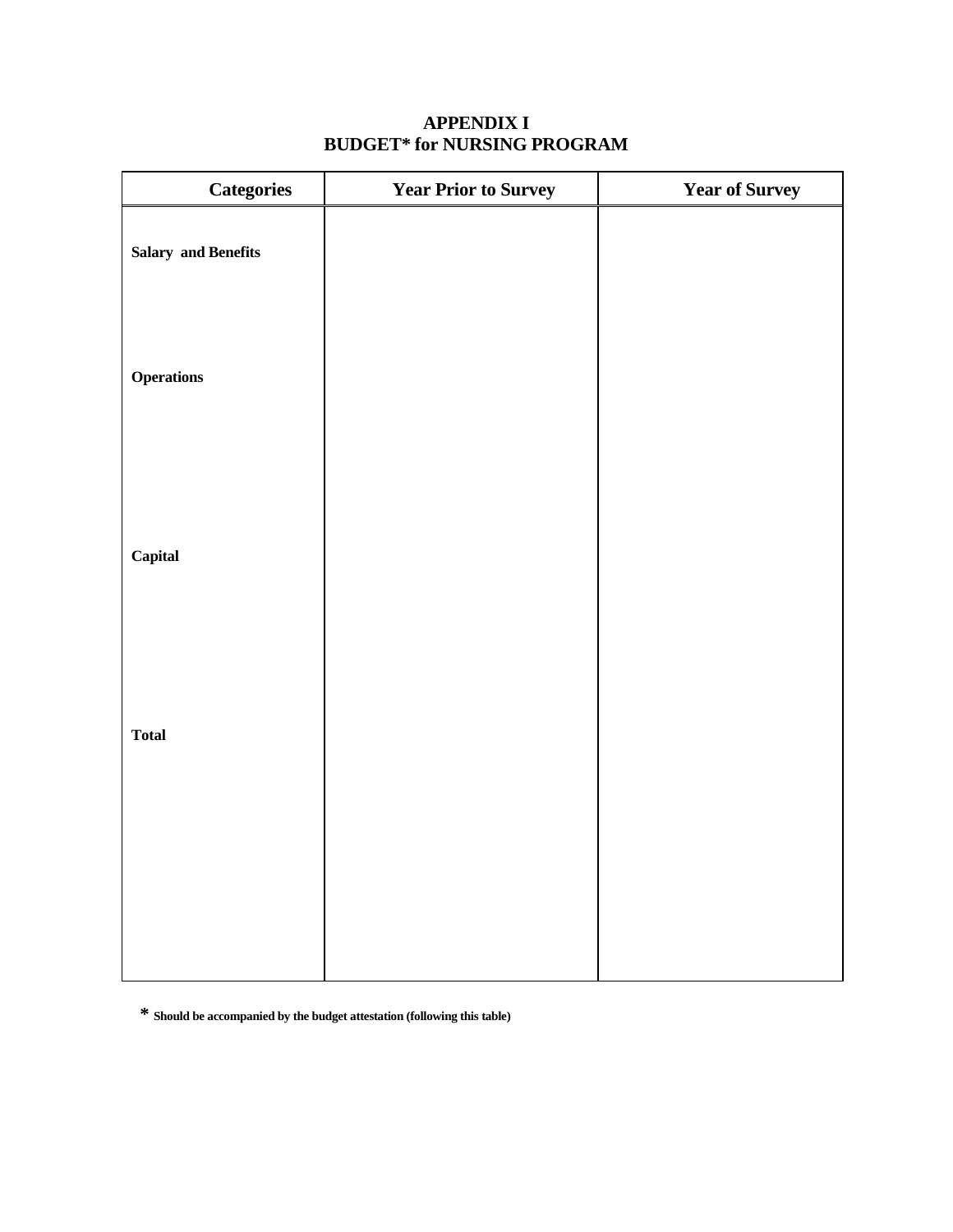

**ATTESTATION OF BUDGET**

NORTH DAKOTA BOARD OF NURSING SFN 53719 (04-03) Education

| Program of Nursing                                                                                                                                                                                                                                                                                                                                             |                  |                    |          |
|----------------------------------------------------------------------------------------------------------------------------------------------------------------------------------------------------------------------------------------------------------------------------------------------------------------------------------------------------------------|------------------|--------------------|----------|
| Address                                                                                                                                                                                                                                                                                                                                                        | City             | State              | ZIP Code |
| Program Administrator                                                                                                                                                                                                                                                                                                                                          |                  |                    |          |
|                                                                                                                                                                                                                                                                                                                                                                |                  |                    |          |
|                                                                                                                                                                                                                                                                                                                                                                | <b>AFFIDAVIT</b> |                    |          |
| I, being duly sworn, state that I am the administrator of the above named program of<br>nursing. Furthermore, I attest that the budget submitted to the ND Board of Nursing with<br>the Annual Report is to the best of my knowledge true and accurate and is taken from the<br>overall parent institution's budget which is audited at least every two years. |                  |                    |          |
| STATE OF NORTH DAKOTA)<br>)SS<br><b>COUNTY OF</b>                                                                                                                                                                                                                                                                                                              |                  |                    |          |
| On this ______ day of ___________________________, 20____, before me the undersigned Notary Public for the<br>state                                                                                                                                                                                                                                            |                  |                    |          |
| Program Administrator.                                                                                                                                                                                                                                                                                                                                         |                  |                    |          |
| Program Administrator                                                                                                                                                                                                                                                                                                                                          |                  |                    |          |
| Subscribed and sworn to before me on __________<br>(Date)                                                                                                                                                                                                                                                                                                      |                  |                    |          |
| Notary Public                                                                                                                                                                                                                                                                                                                                                  |                  | <b>NOTARY SEAL</b> |          |
| My Commission expires                                                                                                                                                                                                                                                                                                                                          |                  |                    |          |
|                                                                                                                                                                                                                                                                                                                                                                |                  |                    |          |
|                                                                                                                                                                                                                                                                                                                                                                |                  |                    |          |
| NORTH DAKOTA BOARD OF NURSING<br>919 S 7 <sup>th</sup> STREET, SUITE 504<br>BISMARCK, ND 58504-5881                                                                                                                                                                                                                                                            |                  |                    |          |

(701) 328-9777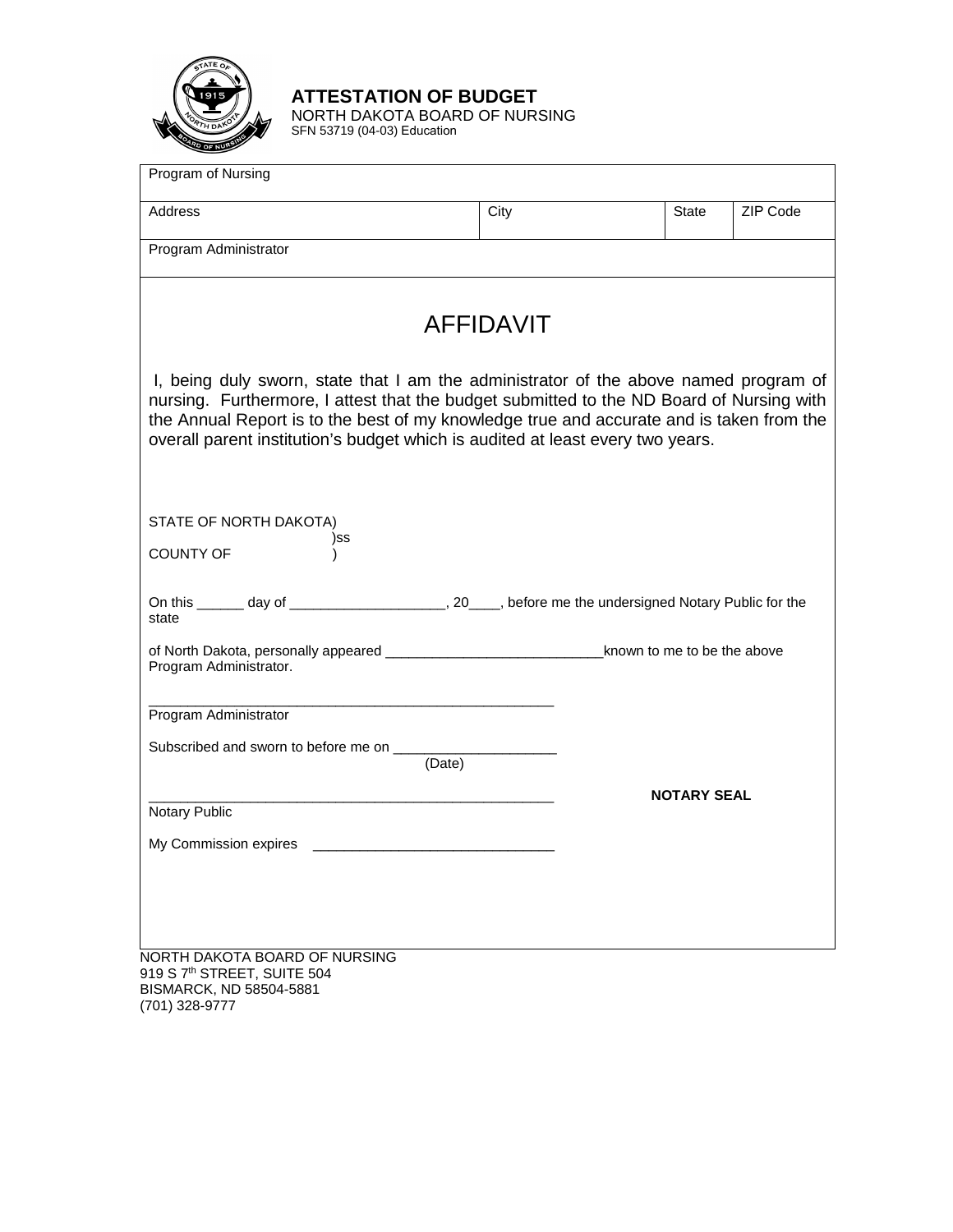| <b>Rank</b>                             | <b>Number</b> | <b>Mean Salary</b> | <b>Average Length</b><br>of Appointment |
|-----------------------------------------|---------------|--------------------|-----------------------------------------|
| <b>Nurse Administrator</b>              |               |                    |                                         |
|                                         |               |                    |                                         |
|                                         |               |                    |                                         |
| <b>Assistant Nurse</b><br>Administrator |               |                    |                                         |
|                                         |               |                    |                                         |
| <b>Professor</b>                        |               |                    |                                         |
|                                         |               |                    |                                         |
| <b>Associate Professor</b>              |               |                    |                                         |
|                                         |               |                    |                                         |
| <b>Assistant Professor</b>              |               |                    |                                         |
|                                         |               |                    |                                         |
| <b>Instructor</b>                       |               |                    |                                         |
|                                         |               |                    |                                         |
|                                         |               |                    |                                         |
| Other (Specify)                         |               |                    |                                         |
|                                         |               |                    |                                         |
|                                         |               |                    |                                         |
|                                         |               |                    |                                         |

# **APPENDIX II ADMINISTRATIVE and FACULTY SALARIES**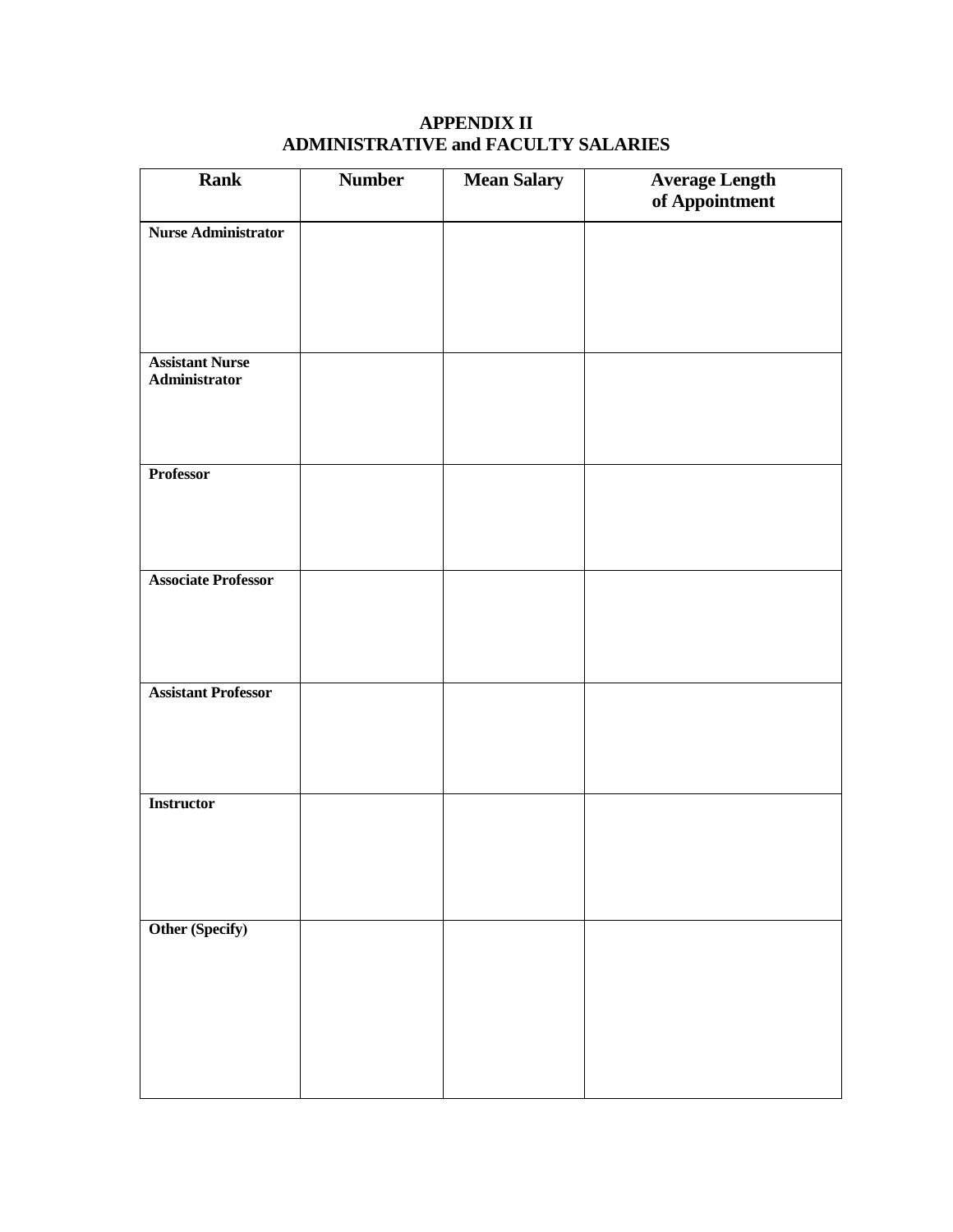## **APPENDIX III NURSE ADMINISTRATOR DATA SHEET**

**Nursing Program\_\_\_\_\_\_\_\_\_\_\_\_\_\_\_\_\_\_\_\_\_\_\_\_\_\_\_\_\_\_\_\_\_\_\_\_\_\_\_\_\_**

**Date\_\_\_\_\_\_\_\_\_\_\_\_\_\_\_\_\_\_\_\_\_\_\_\_**

| <b>Nurse Administrator</b><br>(Name, license number and<br>academic rank) | Date of<br>Initial<br>Appointment/Hire<br>as Program<br>Administrator | Date of<br><b>Resignation</b> | Academic<br><b>Preparation</b><br>(List required<br>degrees, years<br>received and<br>granting<br>institutions) | Describe experiential<br>background that<br>qualifies this individual<br>for the position |
|---------------------------------------------------------------------------|-----------------------------------------------------------------------|-------------------------------|-----------------------------------------------------------------------------------------------------------------|-------------------------------------------------------------------------------------------|
|                                                                           |                                                                       |                               |                                                                                                                 |                                                                                           |
|                                                                           |                                                                       |                               |                                                                                                                 |                                                                                           |
|                                                                           |                                                                       |                               |                                                                                                                 |                                                                                           |
|                                                                           |                                                                       |                               |                                                                                                                 |                                                                                           |
|                                                                           |                                                                       |                               |                                                                                                                 |                                                                                           |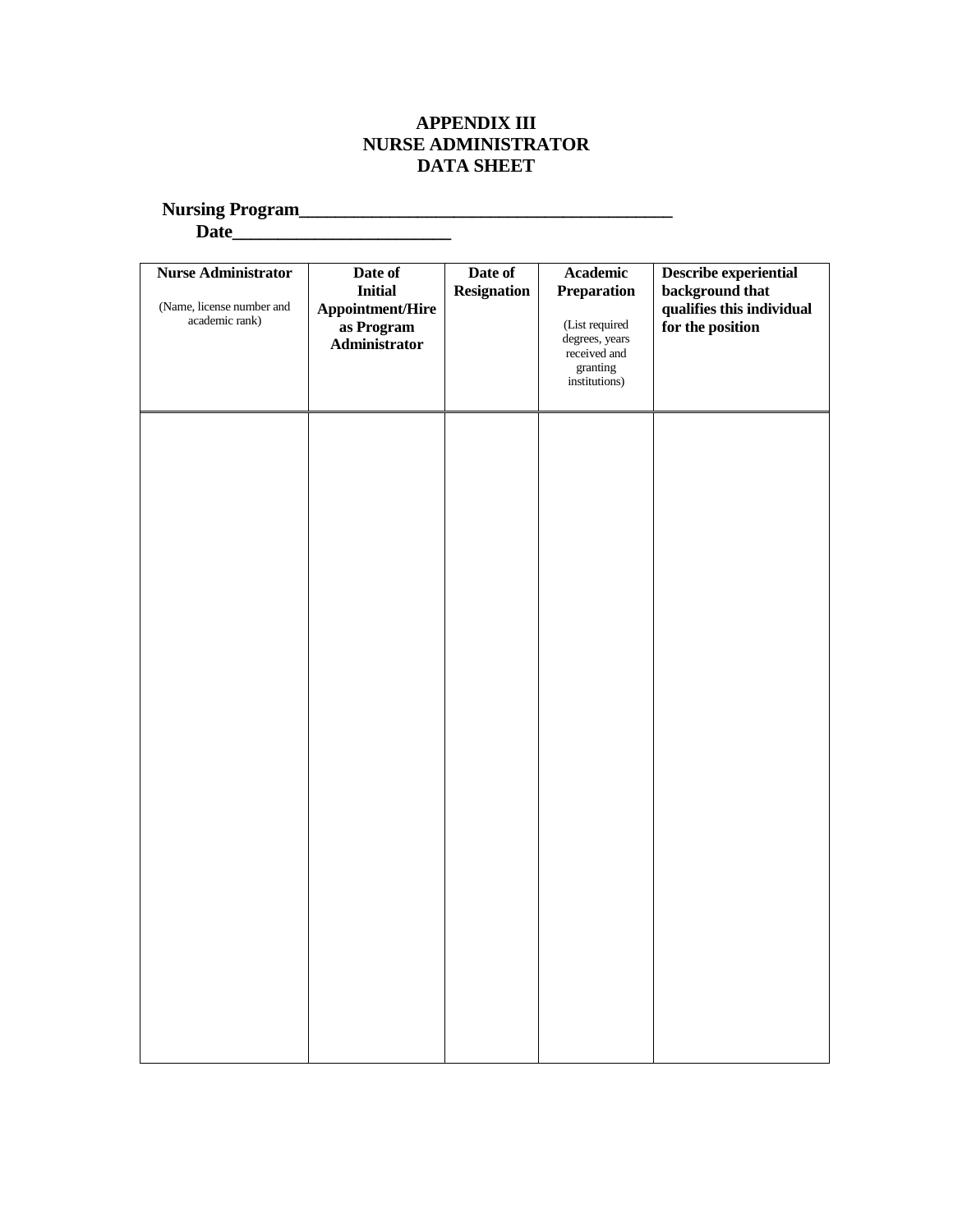# **APPENDIX IV FULL-TIME FACULTY DATA SHEET**

**Nursing Program**\_\_\_\_\_\_\_\_\_\_\_\_\_\_\_\_\_\_\_\_\_\_\_\_\_\_\_\_\_\_\_\_\_\_\_\_\_\_\_\_\_

**Date**\_\_\_\_\_\_\_\_\_\_\_\_\_\_\_\_\_\_\_\_\_\_\_\_

| <b>Nurse Faculty</b><br>(Name, license number and<br>academic rank) | Date of Initial<br><b>Appointment/Hire</b> | Date of<br><b>Resignation</b> | Academic<br><b>Preparation</b><br>(List required degrees, years<br>received and granting<br>institutions) | List major content taught and<br>experiential background that<br>qualifies this individual for<br>areas of teaching. |
|---------------------------------------------------------------------|--------------------------------------------|-------------------------------|-----------------------------------------------------------------------------------------------------------|----------------------------------------------------------------------------------------------------------------------|
|                                                                     |                                            |                               |                                                                                                           |                                                                                                                      |
|                                                                     |                                            |                               |                                                                                                           |                                                                                                                      |
|                                                                     |                                            |                               |                                                                                                           |                                                                                                                      |
|                                                                     |                                            |                               |                                                                                                           |                                                                                                                      |
|                                                                     |                                            |                               |                                                                                                           |                                                                                                                      |
|                                                                     |                                            |                               |                                                                                                           |                                                                                                                      |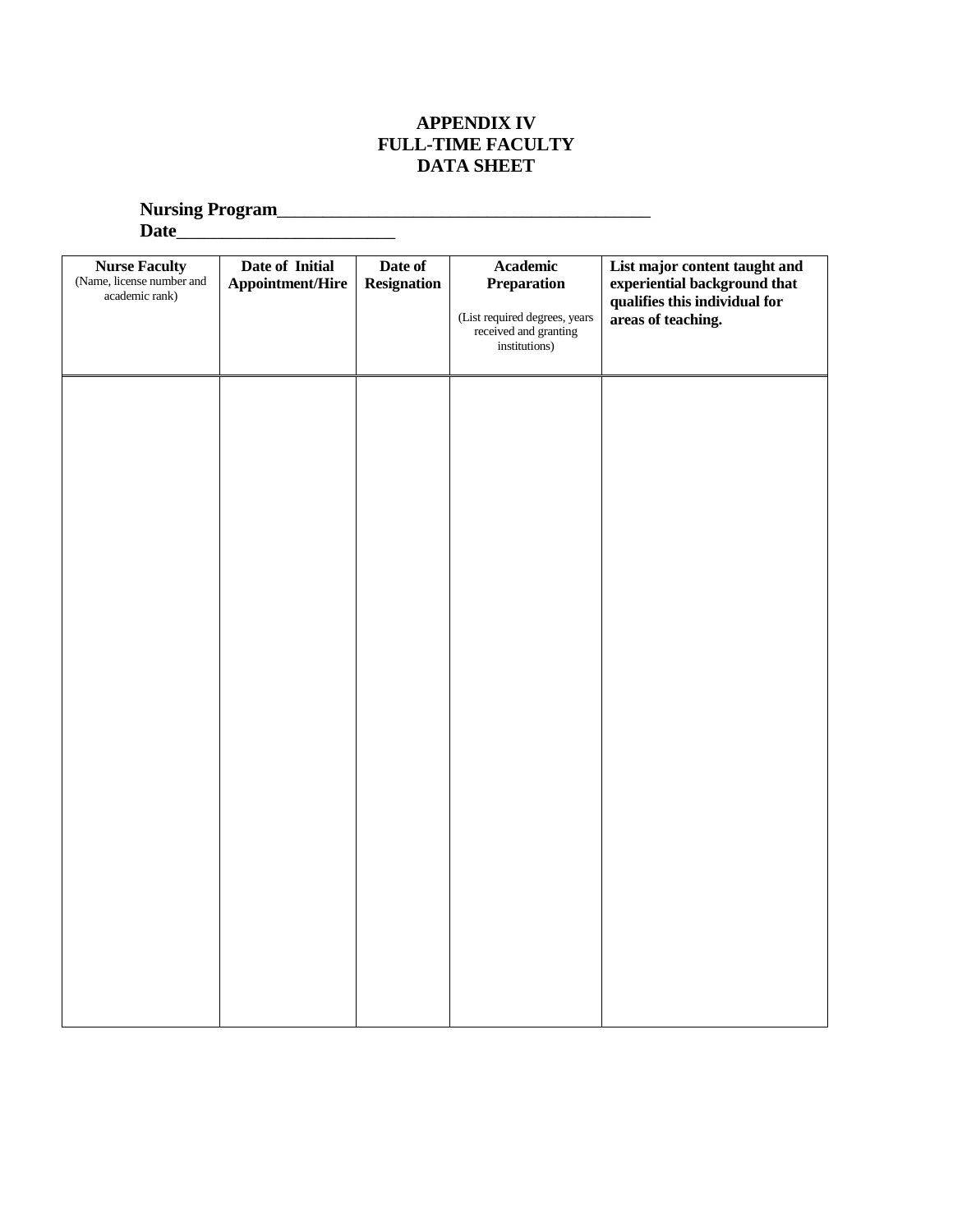# **APPENDIX V PART-TIME FACULTY DATA SHEET**

**Nursing Program\_\_\_\_\_\_\_\_\_\_\_\_\_\_\_\_\_\_\_\_\_\_\_\_\_\_\_\_\_\_\_\_\_\_\_\_\_\_\_\_\_**

| <b>Nurse Faculty</b><br>(Name, license number and<br>academic rank) | Date of Initial<br>Appointment/Hire | Date of<br><b>Resignation</b> | Academic<br>Preparation<br>(List required<br>degrees, years<br>received and<br>granting institutions) | List major content taught and<br>experiential background that qualifies<br>this individual for areas of teaching. |
|---------------------------------------------------------------------|-------------------------------------|-------------------------------|-------------------------------------------------------------------------------------------------------|-------------------------------------------------------------------------------------------------------------------|
|                                                                     |                                     |                               |                                                                                                       |                                                                                                                   |
|                                                                     |                                     |                               |                                                                                                       |                                                                                                                   |
|                                                                     |                                     |                               |                                                                                                       |                                                                                                                   |
|                                                                     |                                     |                               |                                                                                                       |                                                                                                                   |
|                                                                     |                                     |                               |                                                                                                       |                                                                                                                   |
|                                                                     |                                     |                               |                                                                                                       |                                                                                                                   |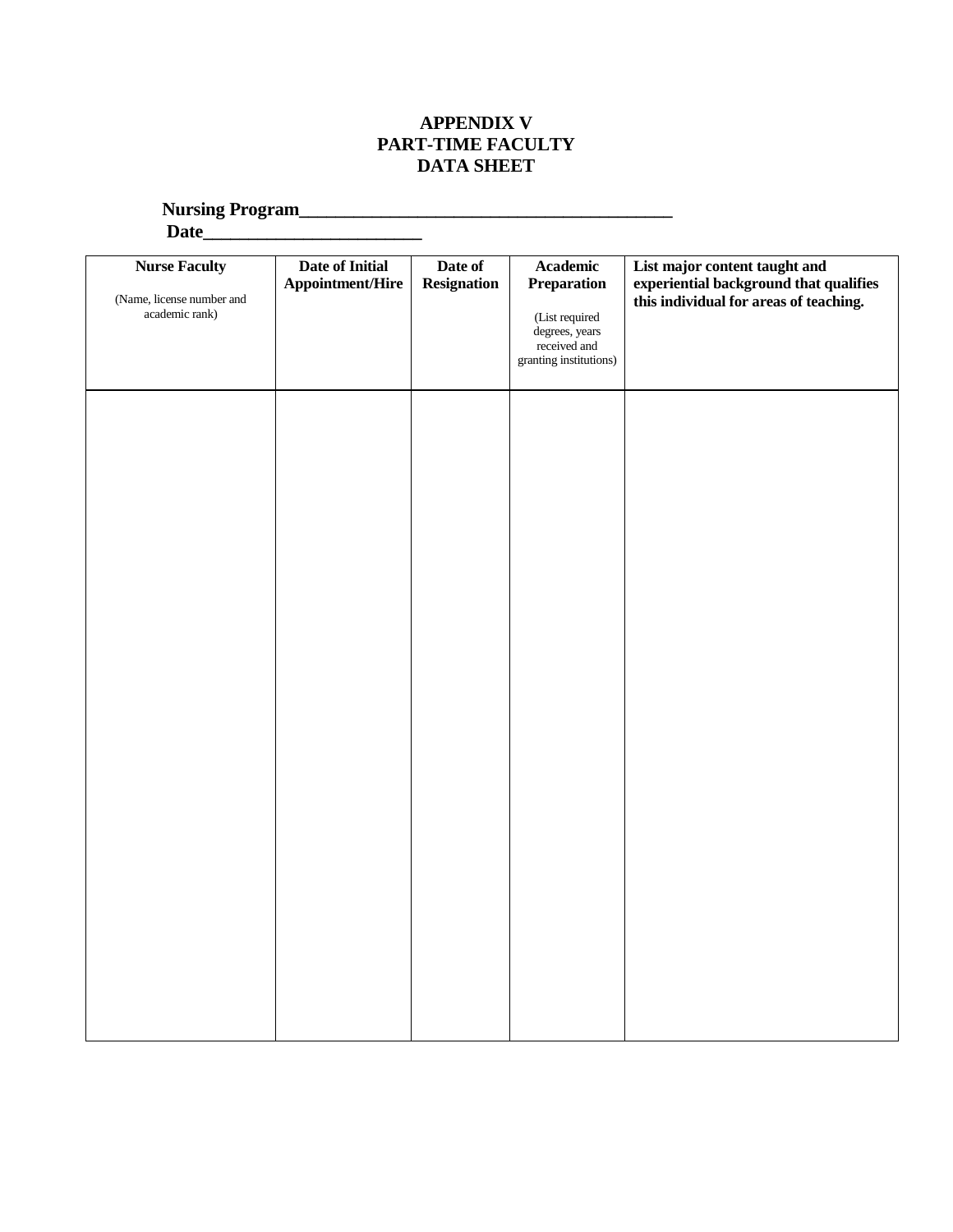# **APPENDIX VI Unqualified Faculty DATA SHEET**

**Nursing Program\_\_\_\_\_\_\_\_\_\_\_\_\_\_\_\_\_\_\_\_\_\_\_\_\_\_\_\_\_\_\_\_\_\_\_\_\_\_\_\_\_**

| Date                                            |                                    |                               |                                                                                                                                                                                               |                                                                                                                   |
|-------------------------------------------------|------------------------------------|-------------------------------|-----------------------------------------------------------------------------------------------------------------------------------------------------------------------------------------------|-------------------------------------------------------------------------------------------------------------------|
| <b>Unqualified</b><br>(Name and license number) | Date of<br><b>Appointment/Hire</b> | Date of<br><b>Resignation</b> | <b>Academic</b><br>Preparation<br>(List all degrees, years<br>received, granting<br>institutions, and also<br>include degree<br>individual is now<br>seeking and expected<br>completion date) | List major content taught and experiential<br>background that qualifies this individual for<br>areas of teaching. |
|                                                 |                                    |                               |                                                                                                                                                                                               |                                                                                                                   |
|                                                 |                                    |                               |                                                                                                                                                                                               |                                                                                                                   |
|                                                 |                                    |                               |                                                                                                                                                                                               |                                                                                                                   |
|                                                 |                                    |                               |                                                                                                                                                                                               |                                                                                                                   |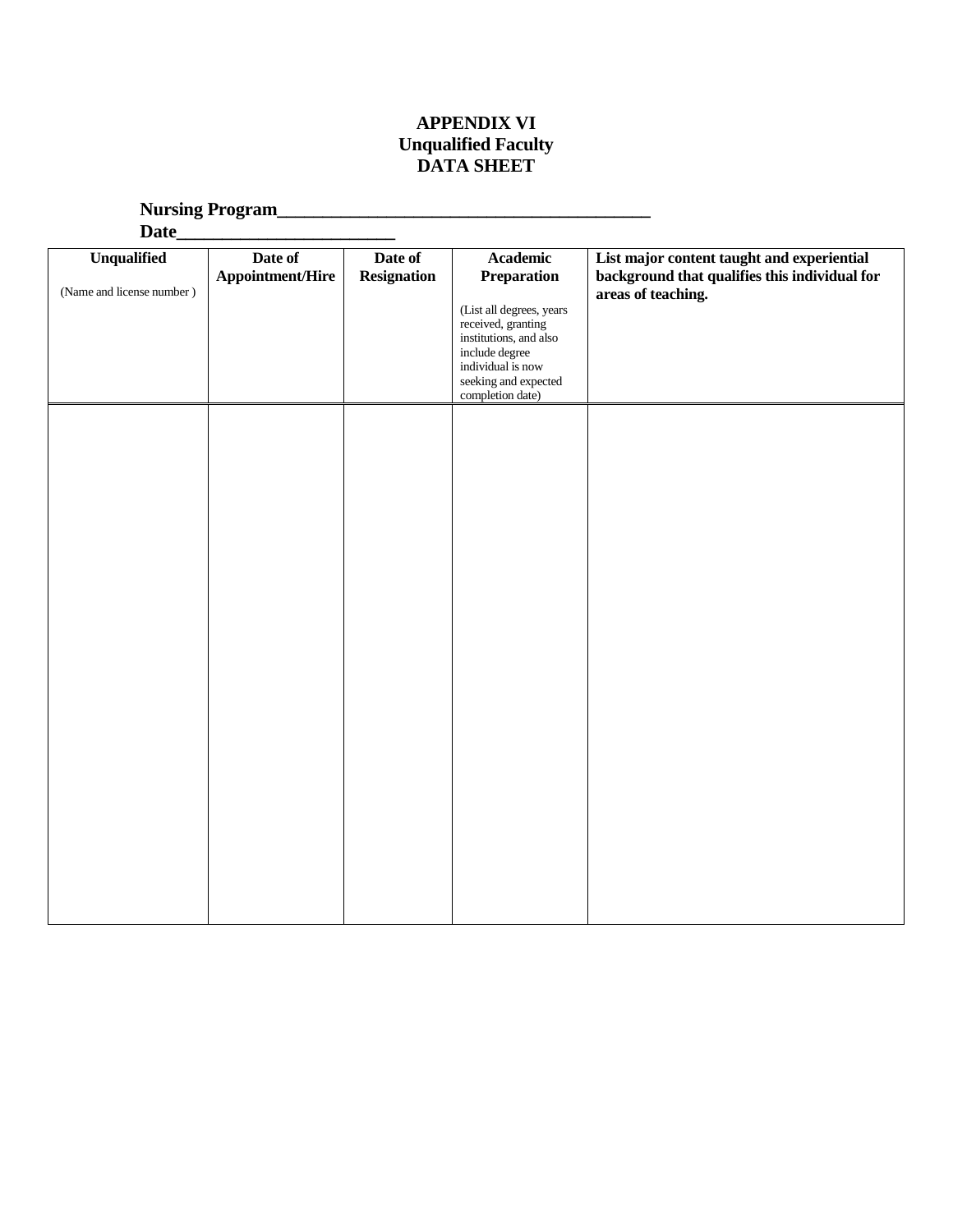### **APPENDIX VII FACULTY COMPOSTION**

# **FACULTY COMPOSITION** (To accompany appendices III, IV, V, VI, VII )

#### **HIGHEST LEVEL FACULTY PREPARATION** (Please include administrators with teaching responsibilities)

|             | <b>TOTAL</b><br><b>NUMBER</b><br><b>FACULTY</b> | <b>BACHELORS</b> | <b>MASTERS</b><br><b>NURSING</b> | <b>MASTERS</b><br>NON-NSG | <b>DOCTORAL</b><br><b>NURSING</b> | <b>DOCTORAL</b><br>NON-NSG |
|-------------|-------------------------------------------------|------------------|----------------------------------|---------------------------|-----------------------------------|----------------------------|
| Full        |                                                 |                  |                                  |                           |                                   |                            |
| <b>Time</b> |                                                 |                  |                                  |                           |                                   |                            |
| Part        |                                                 |                  |                                  |                           |                                   |                            |
| <b>Time</b> |                                                 |                  |                                  |                           |                                   |                            |
|             |                                                 |                  |                                  |                           |                                   |                            |
| Grad        |                                                 |                  |                                  |                           |                                   |                            |
| Asst        |                                                 |                  |                                  |                           |                                   |                            |
|             |                                                 |                  |                                  |                           |                                   |                            |

**Unqualified Faculty** 

|             | <b>TOTAL NUMBER</b><br><b>FACULTY</b> | <b>TOTAL NUMBER OF</b><br><b>UNOUALIFIED</b> | <b>NUMBER ACTIVELY</b><br><b>SEEKING REQUIRED</b><br><b>DEGREE*</b> | <b>PERCENTAGE</b><br><b>UNOUALIFIED</b> |
|-------------|---------------------------------------|----------------------------------------------|---------------------------------------------------------------------|-----------------------------------------|
| <b>FULL</b> |                                       |                                              |                                                                     |                                         |
| <b>TIME</b> |                                       |                                              |                                                                     |                                         |
| <b>PART</b> |                                       |                                              |                                                                     |                                         |
| <b>TIME</b> |                                       |                                              |                                                                     |                                         |

**\*Submit written update and other appropriate evidence of enrollment and degree plan acceptable to the Board.**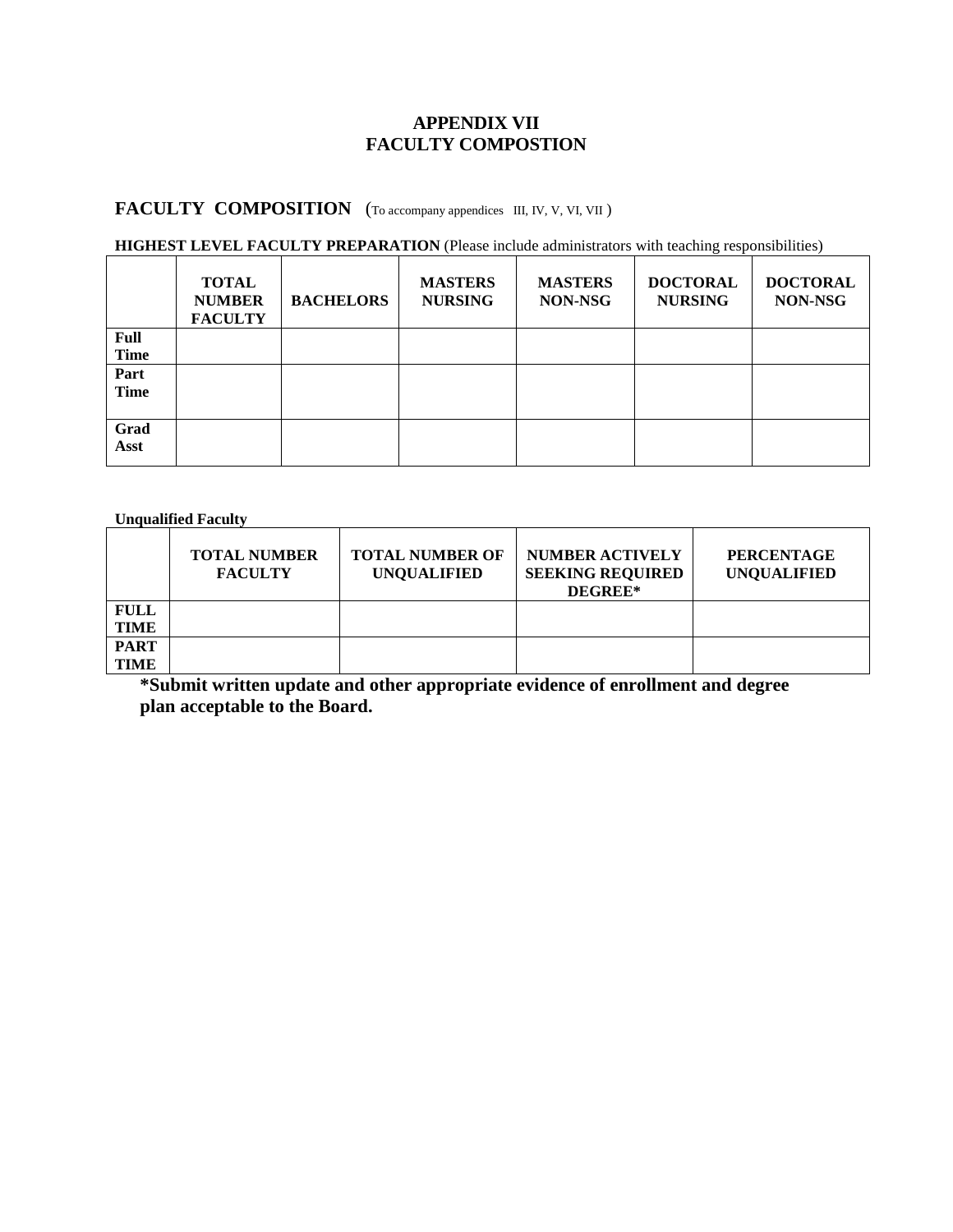### **APPENDIX VIII FACULTY DEVELOPMENTAL PROGRAM**

**Please provide the following completed Faculty Developmental Program documents, as accessed on the North Dakota Board of Nursing website at [www.ndbon.org](http://www.ndbon.org/)** 

- **Notification of Faculty Participation - SFN 60017 (08-11)**
- **Graduate Student Status - SFN 58422 (08-11)**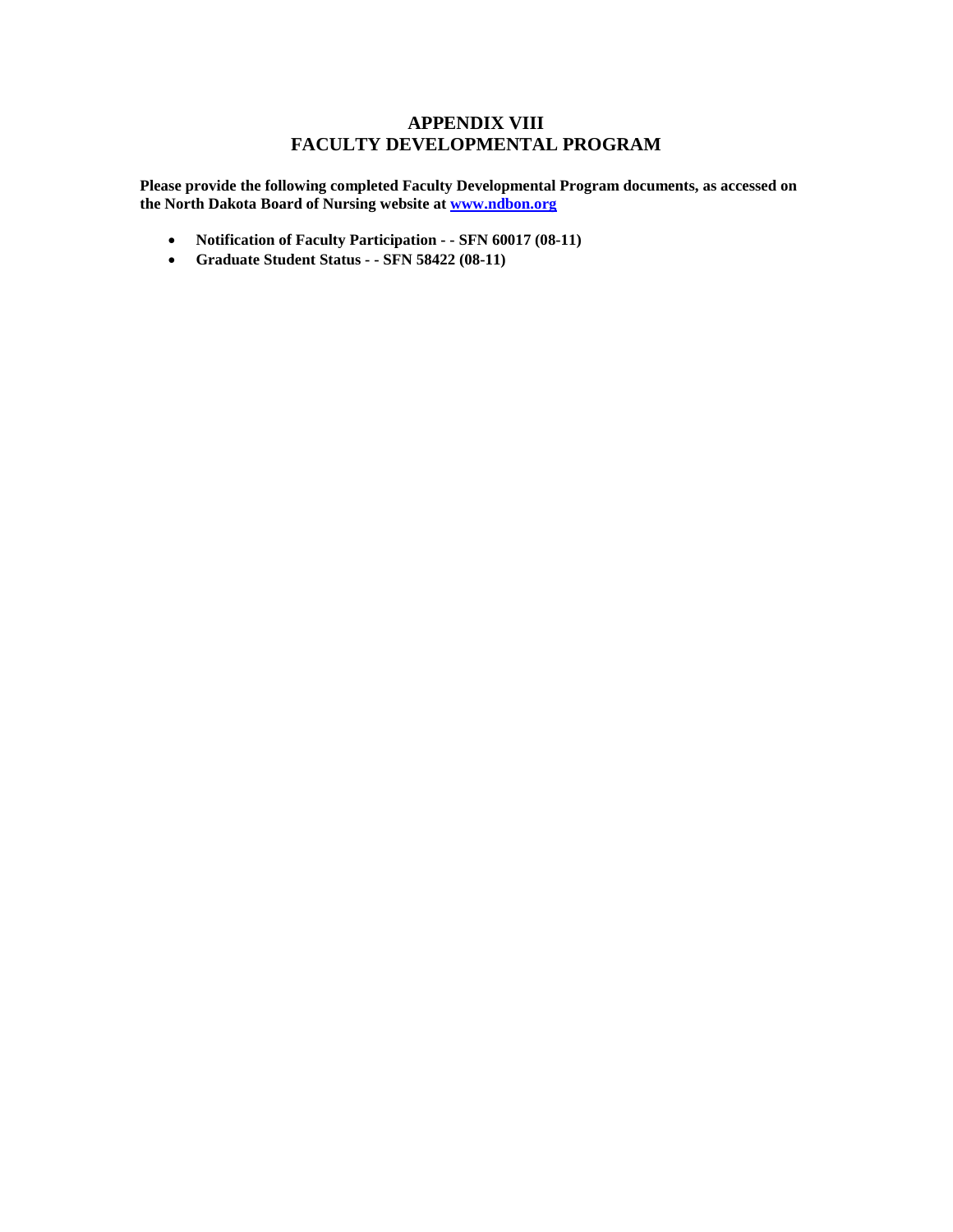| <b>Committee or Council of the</b><br><b>Sponsor Organization</b> | <b>Committee or Council of Nursing</b><br>Program | Name of Faculty or Student<br>(please specify if student or faculty after<br>name) |
|-------------------------------------------------------------------|---------------------------------------------------|------------------------------------------------------------------------------------|
|                                                                   |                                                   |                                                                                    |
|                                                                   |                                                   |                                                                                    |
|                                                                   |                                                   |                                                                                    |
|                                                                   |                                                   |                                                                                    |
|                                                                   |                                                   |                                                                                    |
|                                                                   |                                                   |                                                                                    |
|                                                                   |                                                   |                                                                                    |
|                                                                   |                                                   |                                                                                    |
|                                                                   |                                                   |                                                                                    |
|                                                                   |                                                   |                                                                                    |
|                                                                   |                                                   |                                                                                    |

# **APPENDIX IX COMMITTEE MEMBERSHIP**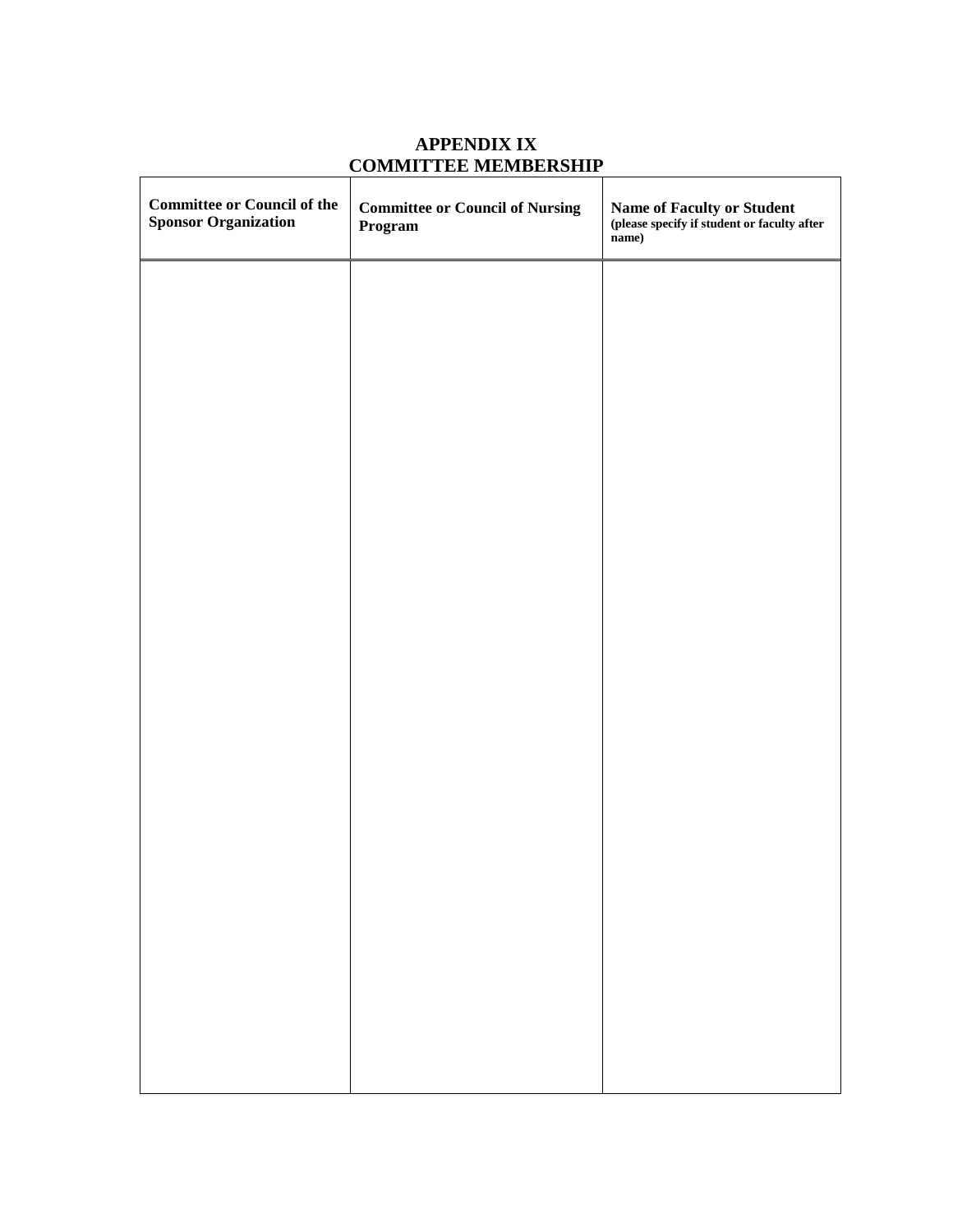### **APPENDIX X - LPN CURRICULUM**

*54-03.2-06-07 Nursing Education Program Curriculum.* 

*The curriculum of the nursing education program must assure the development of evidence-based clinical judgement, and skills in clinical management for the level, scope, and standards of nursing practice. The program outcomes must reflect the scope of practice and level of licensure sought as defined in chapters 54-05-01, 54-05-02, and 54-05-03.1* 

| 1. The Curriculum of all practical nurse<br>programs must include:                                                                                                                                                                                                                                                                                                     | <b>List Course(s)</b><br>where content<br>is taught. | Provide a brief description of the learning activities designed to meet these curricular<br>requirements. |
|------------------------------------------------------------------------------------------------------------------------------------------------------------------------------------------------------------------------------------------------------------------------------------------------------------------------------------------------------------------------|------------------------------------------------------|-----------------------------------------------------------------------------------------------------------|
| a. Content regarding biological, physical,<br>social and behavioral sciences, legal and<br>ethical responsibilities for practical nursing<br>practice.                                                                                                                                                                                                                 |                                                      |                                                                                                           |
| b. Nursing process concepts                                                                                                                                                                                                                                                                                                                                            |                                                      |                                                                                                           |
| c. Communication and documentation skills                                                                                                                                                                                                                                                                                                                              |                                                      |                                                                                                           |
| d. Pharmacologic concepts and medication<br>administration                                                                                                                                                                                                                                                                                                             |                                                      |                                                                                                           |
| e. Nutritional concepts                                                                                                                                                                                                                                                                                                                                                |                                                      |                                                                                                           |
| f. Theory and clinical experience related to<br>health promotion and disease prevention for<br>individual clients across the life span and in<br>a variety of clinical settings, including basic<br>safety and infection control                                                                                                                                       |                                                      |                                                                                                           |
| g. Learning experiences that promote client<br>centered care that:<br>1) involves clients in decision making,<br>self-care and healthy lifestyles<br>2) respects client differences, values,<br>preferences and expressed needs<br>3) is based on scientific evidence                                                                                                  |                                                      |                                                                                                           |
| h. Learning experiences that promote<br>supervision skills and socialization<br>consistent with role and scope of practice<br>and: promotes functioning as a part of an<br>interdisciplinary team, and<br>2) supervised clinical practice that<br>includes management and care of groups of<br>clients, delegation and supervision of<br>unlicensed assistive persons. |                                                      |                                                                                                           |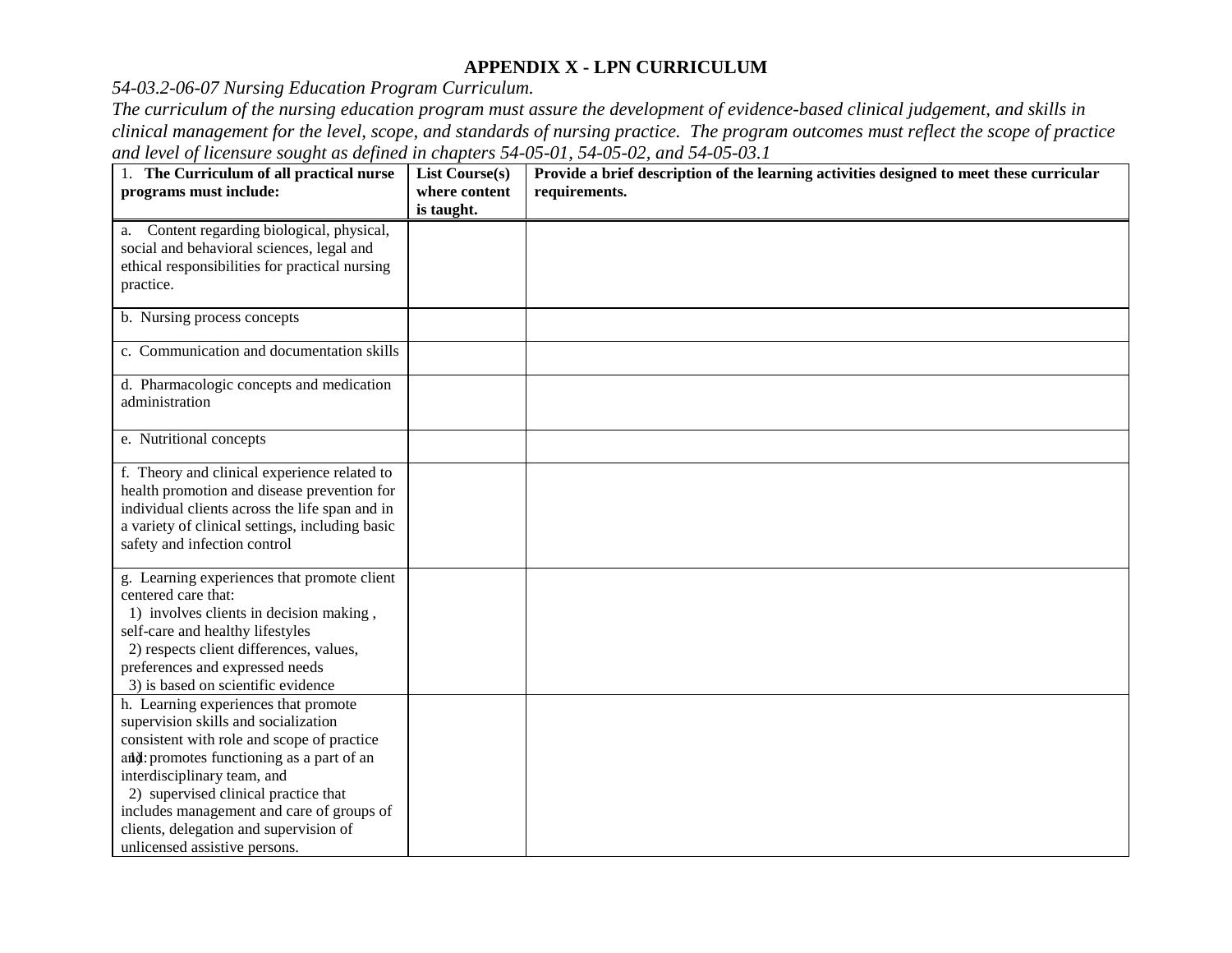| i. Sufficient practice experiences to assure<br>the development of nursing competencies of<br>the specific role and scope; and<br>j. Learning experiences and methods of<br>instruction, which are consistent with the |                                                      |                                                                                                           |
|------------------------------------------------------------------------------------------------------------------------------------------------------------------------------------------------------------------------|------------------------------------------------------|-----------------------------------------------------------------------------------------------------------|
| written curriculum plan<br><b>Additional Requirements for</b><br>2.<br><b>Associate Degree Practical Nurse</b><br>programs must include:                                                                               | <b>List Course(s)</b><br>where content<br>is taught. | Provide a brief description of the learning activities designed to meet these curricular<br>requirements. |
| a. Historical trends in nursing                                                                                                                                                                                        |                                                      |                                                                                                           |
| b. Theory and clinical experience related to<br>54-05-01-06 relating to role of the licensed<br>practical nurse intravenous therapy.                                                                                   |                                                      |                                                                                                           |
| c. Data collection skills                                                                                                                                                                                              |                                                      |                                                                                                           |
| d. Use of available health information:<br>1) Contributing to the plan of care and<br>care implementation<br>Computer literacy<br>2)                                                                                   |                                                      |                                                                                                           |
| e. Management skills                                                                                                                                                                                                   |                                                      |                                                                                                           |
| f. Courses that meet the sponsoring<br>institutions general education requirements<br>for the associate degree                                                                                                         |                                                      |                                                                                                           |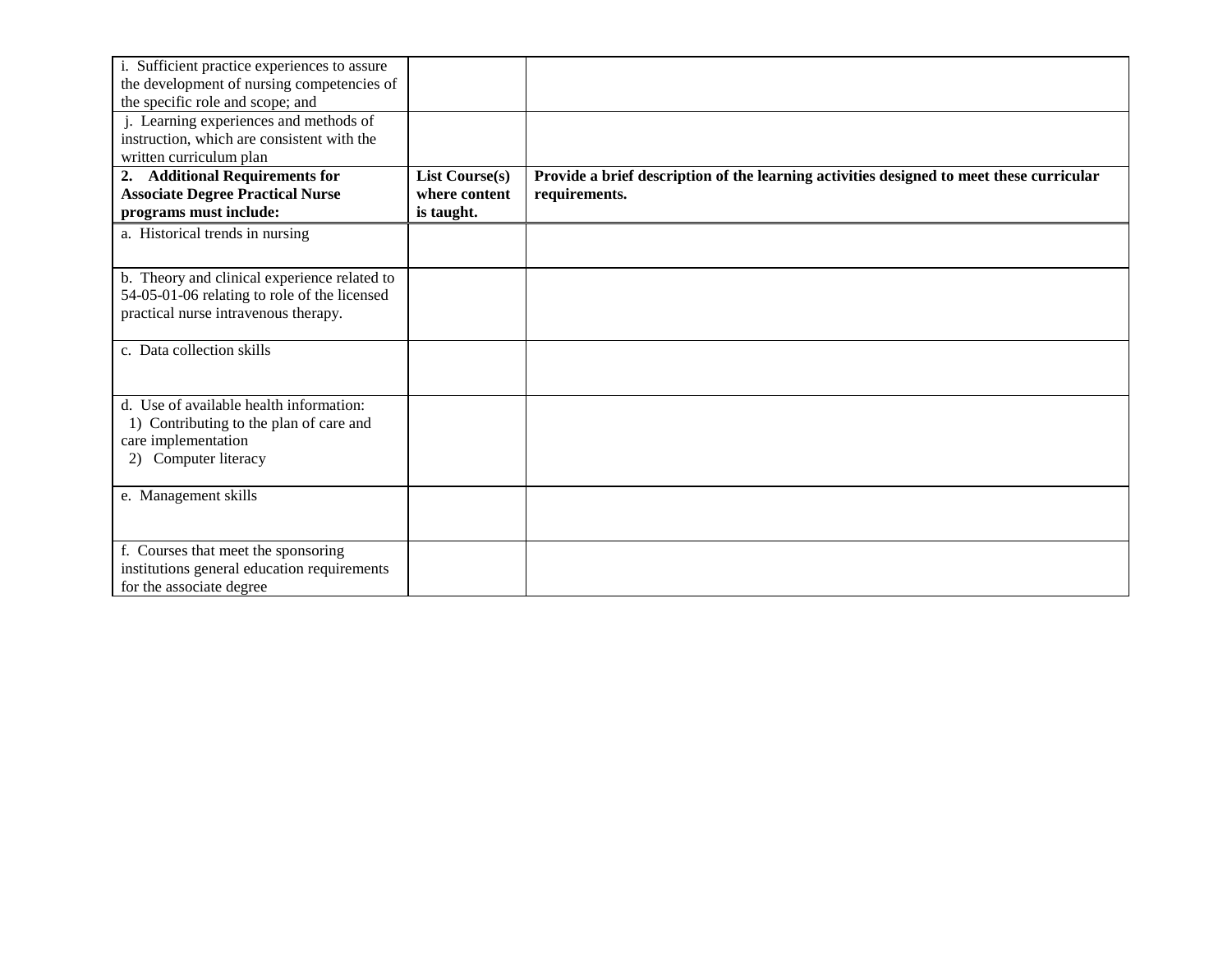### **APPENDIX XI LICENSED PRACTICAL NURSE COMPETENCY Chapter 54-05-01 Standards of Practice for Licensed Practical Nurses**

| <b>COMPETENCY</b>                                                                                                                                                                                                                                                                                                                                                                                                                                                                                                                                                                                                                                                                                                                                    | EXAMPLES OF LEARNING EXPERIENCES                                                                                                                                                                                                                                                                   | PROGRAM OUTCOMES                                                                                                                                                                                                                                                        |
|------------------------------------------------------------------------------------------------------------------------------------------------------------------------------------------------------------------------------------------------------------------------------------------------------------------------------------------------------------------------------------------------------------------------------------------------------------------------------------------------------------------------------------------------------------------------------------------------------------------------------------------------------------------------------------------------------------------------------------------------------|----------------------------------------------------------------------------------------------------------------------------------------------------------------------------------------------------------------------------------------------------------------------------------------------------|-------------------------------------------------------------------------------------------------------------------------------------------------------------------------------------------------------------------------------------------------------------------------|
| 54-05-01-07. Standards related to license practical nurse<br>professional accountability. Each licensed practical nurse is<br>responsible and accountable to practice according to the<br>standards of practice prescribed by the board and the<br>profession. It is not the setting or the position title that<br>determines a nursing practice role, but rather the application<br>of nursing knowledge. The licensed practical nurse practices<br>nursing dependently under the direction of the registered                                                                                                                                                                                                                                       | Provide examples that illustrate the manner in<br>which coursework and clinical experiences<br>present the student with the opportunity to gain<br>the required competency to meet the standards<br>of practice. Specify the major courses in which<br>the content for each standard is contained. | Specify the program outcome(s) that reflects<br>the particular standard and describe<br>evaluation activities the faculty does to<br>ensure the graduates attain the programmatic<br>outcomes and therefore competency to<br>practice within the appropriate standards. |
| nurse, advanced practice registered nurse, or licensed<br>practitioner through the application of the nursing process<br>and the execution of diagnostic or therapeutic regimens<br>prescribed by licensed practitioners. The administration and<br>management of nursing by the licensed practical nurse<br>includes assigning and delegating nursing interventions.<br>Unlicensed assistive persons complement the licensed nurse<br>in the performance of nursing interventions but may not<br>substitute for the licensed nurse. The licensed practical nurse<br>practices within the legal boundaries for practical nursing<br>through the scope of practice authorized in the Nurse<br>Practices Act and rules governing nursing. The licensed |                                                                                                                                                                                                                                                                                                    |                                                                                                                                                                                                                                                                         |
| practical nurse shall:<br>1. Demonstrate honesty and integrity in nursing practice;<br>2. Base nursing decisions on nursing knowledge and skills,<br>the needs of clients, and licensed practical nursing standards;<br>3. Accept responsibility for individual nursing actions,<br>competence, decisions, and behavior in the course of<br>practical nursing practice;<br>4. Maintain competence through ongoing learning and<br>application of knowledge in practical nursing practice; and<br>5. Report violations of the act or rules by self or other<br>licensees and registrants.                                                                                                                                                             |                                                                                                                                                                                                                                                                                                    |                                                                                                                                                                                                                                                                         |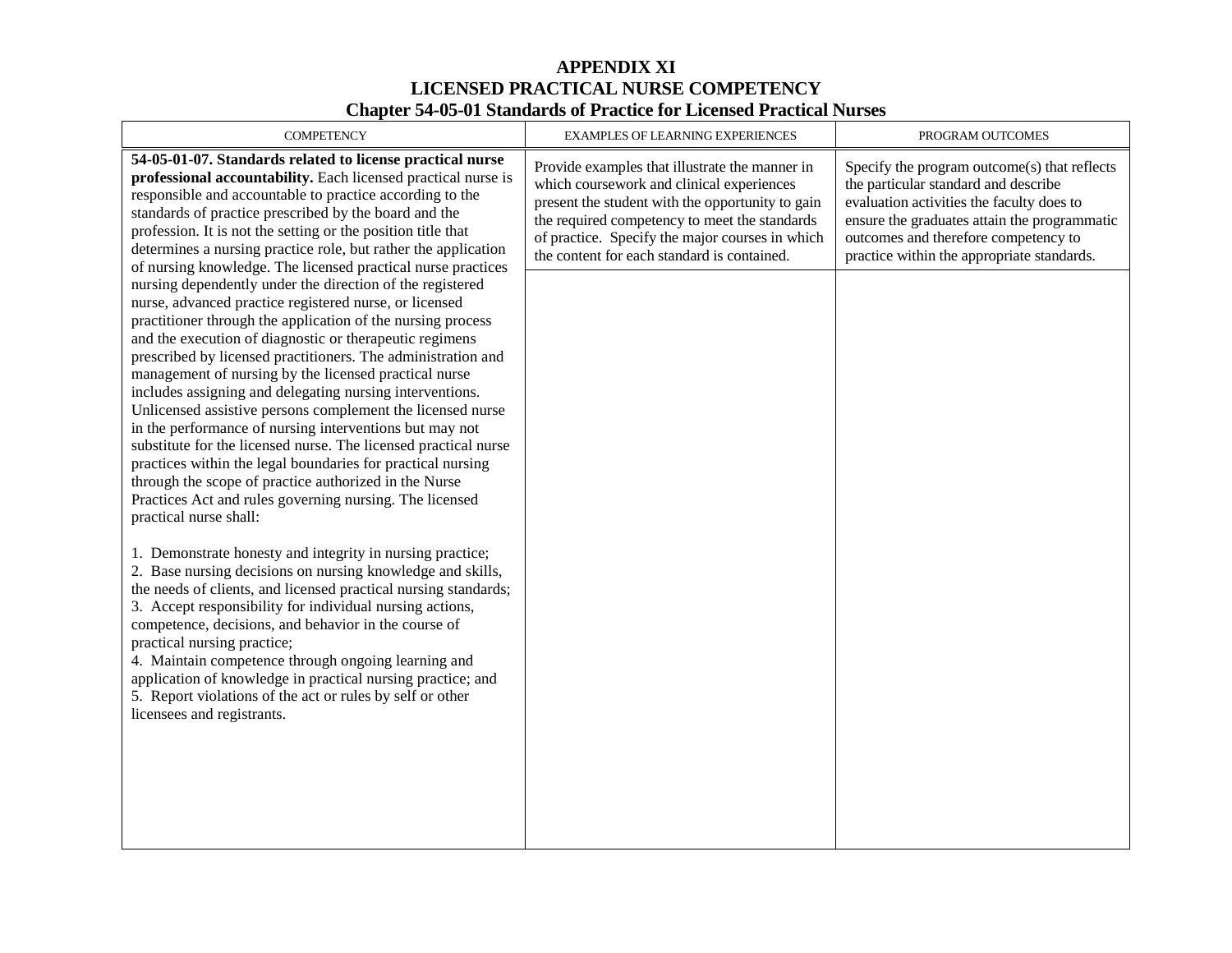| 54-05-01-08. Standards related to licensed practical nurse<br>scope of practice. The licensed practical nurse assists in<br>implementing the nursing process. The licensed practical<br>nurse practices under the supervision of the registered nurse,<br>advanced practice registered nurse, or licensed practitioner.<br>The licensed practical nurse shall: |
|----------------------------------------------------------------------------------------------------------------------------------------------------------------------------------------------------------------------------------------------------------------------------------------------------------------------------------------------------------------|
| 1. Participate in nursing care, health maintenance, client<br>teaching, counseling, collaborative planning, and                                                                                                                                                                                                                                                |
| rehabilitation, to the extent of the licensed practical nurse's                                                                                                                                                                                                                                                                                                |
| basic nursing education and additional skills through<br>subsequent education and experiences;                                                                                                                                                                                                                                                                 |
| 2. Conduct a focused nursing assessment and contribute data<br>to the plan of care;                                                                                                                                                                                                                                                                            |
| 3. Plan for client care, including planning nursing care for a<br>client whose condition is stable or predictable;                                                                                                                                                                                                                                             |
| 4. Participate with other licensed practitioners in the                                                                                                                                                                                                                                                                                                        |
| development and modification of the client-centered plan of                                                                                                                                                                                                                                                                                                    |
| care;                                                                                                                                                                                                                                                                                                                                                          |
| 5. Assist the registered nurse or other licensed practitioner in                                                                                                                                                                                                                                                                                               |
| the identification of client needs, priorities of care, and goals.<br>The licensed practical nurse:                                                                                                                                                                                                                                                            |
| a. Demonstrates attentiveness and provides client<br>surveillance and monitoring;                                                                                                                                                                                                                                                                              |
| b. Assists and contributes in the evaluation of the client-<br>centered health care plan;                                                                                                                                                                                                                                                                      |
| c. Obtains orientation or training for competency when<br>encountering new equipment and technology or<br>unfamiliar care situations;                                                                                                                                                                                                                          |
| d. Recognizes client characteristics that may affect the                                                                                                                                                                                                                                                                                                       |
| client's health status;                                                                                                                                                                                                                                                                                                                                        |
| e. Implements nursing interventions and prescribed<br>medical regimens in a timely and safe manner; and                                                                                                                                                                                                                                                        |
| f. Documents nursing care provided accurately and<br>timely.                                                                                                                                                                                                                                                                                                   |
| 6. Collaborate and communicate relevant and timely client<br>information with clients and other health team members to<br>ensure quality and continuity of care;                                                                                                                                                                                               |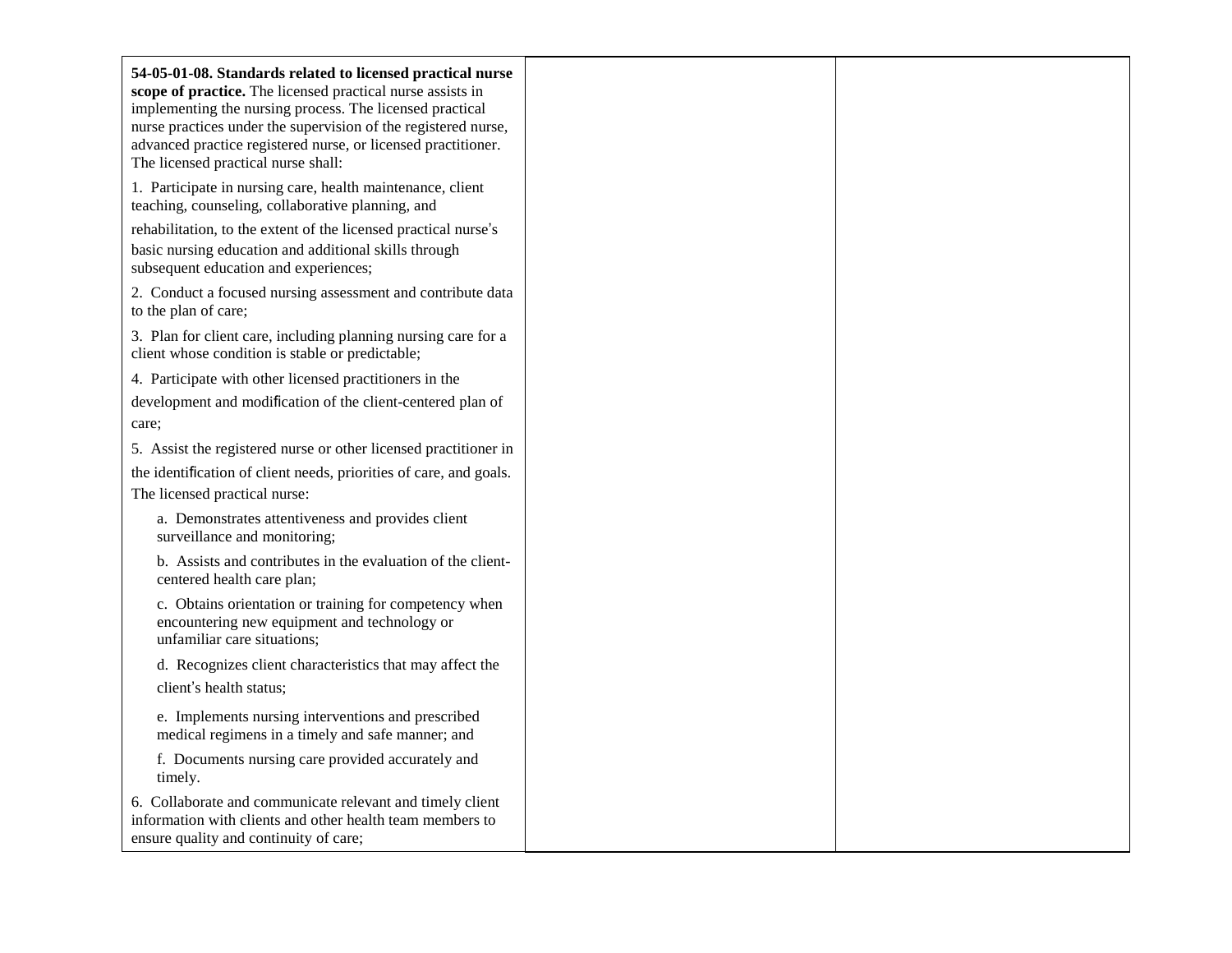| 7. Take preventive measures to promote an environment that<br>is conducive to safety and health for clients, others, and self;                                                     |  |
|------------------------------------------------------------------------------------------------------------------------------------------------------------------------------------|--|
| 8. Respect client diversity and advocates for the client's                                                                                                                         |  |
| rights, concerns, decisions, and dignity;                                                                                                                                          |  |
| 9. Maintain appropriate professional boundaries;                                                                                                                                   |  |
| 10. Participate in the health teaching approved by a licensed<br>practitioner;                                                                                                     |  |
| 11. Participate in systems, clinical practice, and client care<br>performance improvement efforts to improve client<br>outcomes;                                                   |  |
| 12. Contribute to evaluation of the plan of care by gathering,<br>observing, recording, and communicating client responses to<br>nursing interventions;                            |  |
| 13. Modify the plan of care in collaboration with a registered<br>nurse, advanced practice registered nurse, or licensed<br>practitioner based on an analysis of client responses; |  |
| 14. Function as a member of the health care team,<br>contributing to the implementation of an integrated client-<br>centered health care plan;                                     |  |
| 15. Assume responsibility for nurse's own decisions and                                                                                                                            |  |
| actions:                                                                                                                                                                           |  |
| 16. Promote a safe and therapeutic environment by<br>providing appropriate monitoring and surveillance of the care<br>environment;                                                 |  |
| 17. Participate in quality improvement activities to evaluate<br>and modify practice;                                                                                              |  |
| 18. Demonstrate knowledge and understanding of the<br>statutes and rules governing nursing and function within the<br>legal boundaries of licensed practical nursing practice; and |  |
| 19. Observe and follow the duly adopted standards, policies,<br>directives and orders of the board as they may relate to the<br>licensed practical nurse.                          |  |
|                                                                                                                                                                                    |  |
|                                                                                                                                                                                    |  |
|                                                                                                                                                                                    |  |
|                                                                                                                                                                                    |  |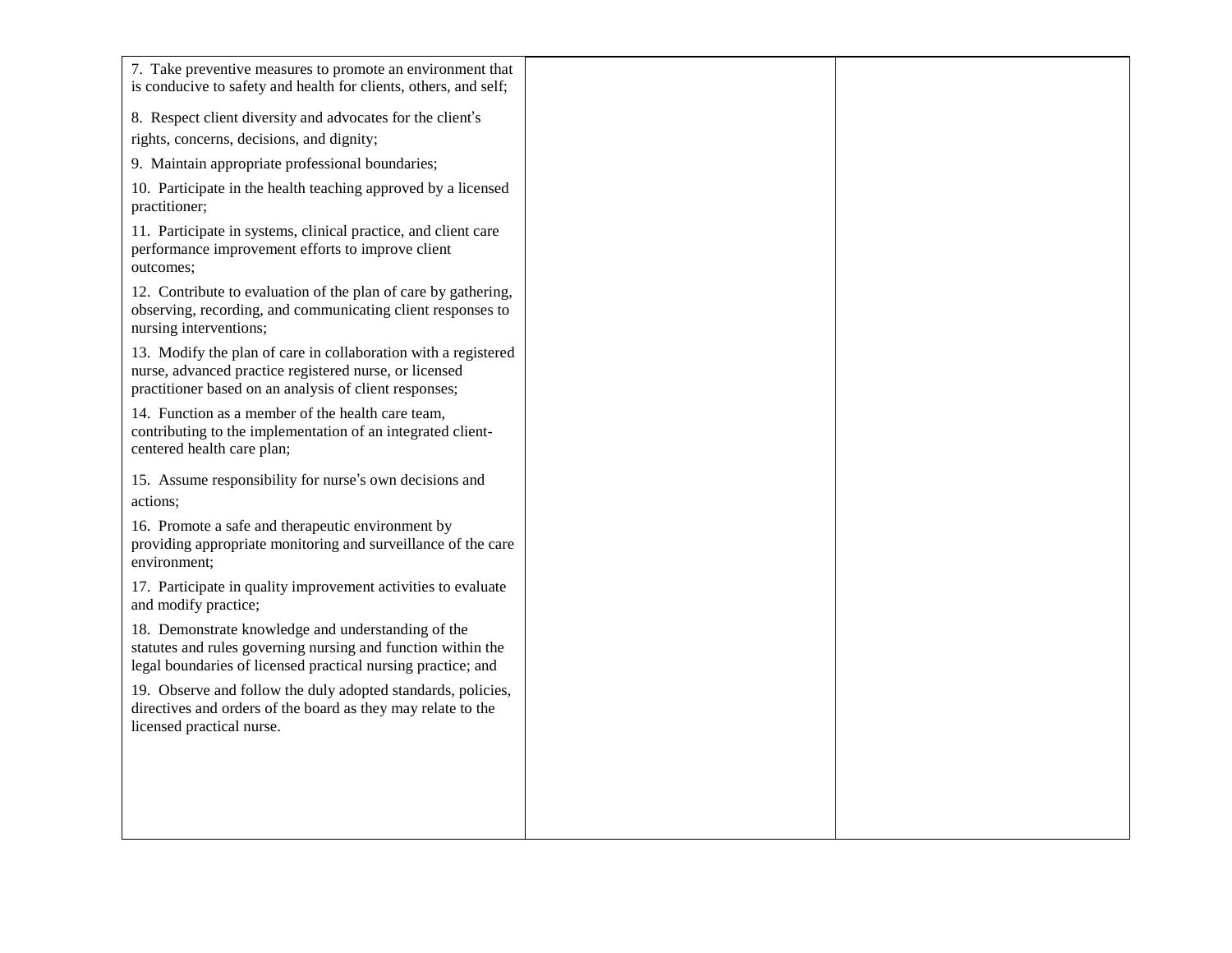| 54-05-01-09. Standards related to licensed practical nurse      |  |
|-----------------------------------------------------------------|--|
| responsibility to organize, manage, and supervise the           |  |
| practice of nursing. In the administration and management of    |  |
|                                                                 |  |
| nursing care, a licensed practical nurse may assign or delegate |  |
| the responsibility for performance of nursing interventions to  |  |
| other persons. In maintaining accountability for the delegation |  |
| of nursing interventions, the licensed practical nurse shall:   |  |
| 1. Assign nursing interventions.                                |  |
| a. Assign nursing care within the licensed practical nurse      |  |
| scope of practice to other licensed practical nurses who are    |  |
| authorized to provide nursing care through licensure as a       |  |
| licensed practical nurse; and                                   |  |
| b. Monitor and evaluate the care assigned to a licensed         |  |
| practical nurse.                                                |  |
| 2. Delegate to another only those nursing interventions for     |  |
| which that person has the necessary skills and competence to    |  |
| accomplish safely. The delegation of the intervention must      |  |
| pose minimal risk to the client and consequences of             |  |
| performing the intervention improperly are not life-            |  |
| threatening. Unlicensed assistive persons complement the        |  |
| licensed nurse in the performance of nursing interventions but  |  |
| may not substitute for the licensed nurse. A licensed practical |  |
| nurse may delegate an intervention to a technician who may      |  |
| perform limited nursing functions within the ordinary,          |  |
| customary, and usual roles in the individual's field. In        |  |
| maintaining accountability for the delegation, the licensed     |  |
| practical nurse shall:                                          |  |
|                                                                 |  |
| a. Ensure that the unlicensed assistive person is on a          |  |
| registry and has the education and demonstrated                 |  |
| competency to perform the delegated intervention;               |  |
| b. Ensure that results of interventions are reasonably          |  |
| predictable;                                                    |  |
| c. Ensure that interventions do not require assessment,         |  |
| interpretation, or independent decision making during its       |  |
| performance or at completion;                                   |  |
| d. Provide clear directions and guidelines regarding the        |  |
| delegated intervention or routine interventions on stable       |  |
| clients;                                                        |  |
| e. Verify that the unlicensed assistive person follows each     |  |
| written facility policy or procedure;                           |  |
| f. Provide supervision and feedback to the unlicensed           |  |
| assistive person;                                               |  |
|                                                                 |  |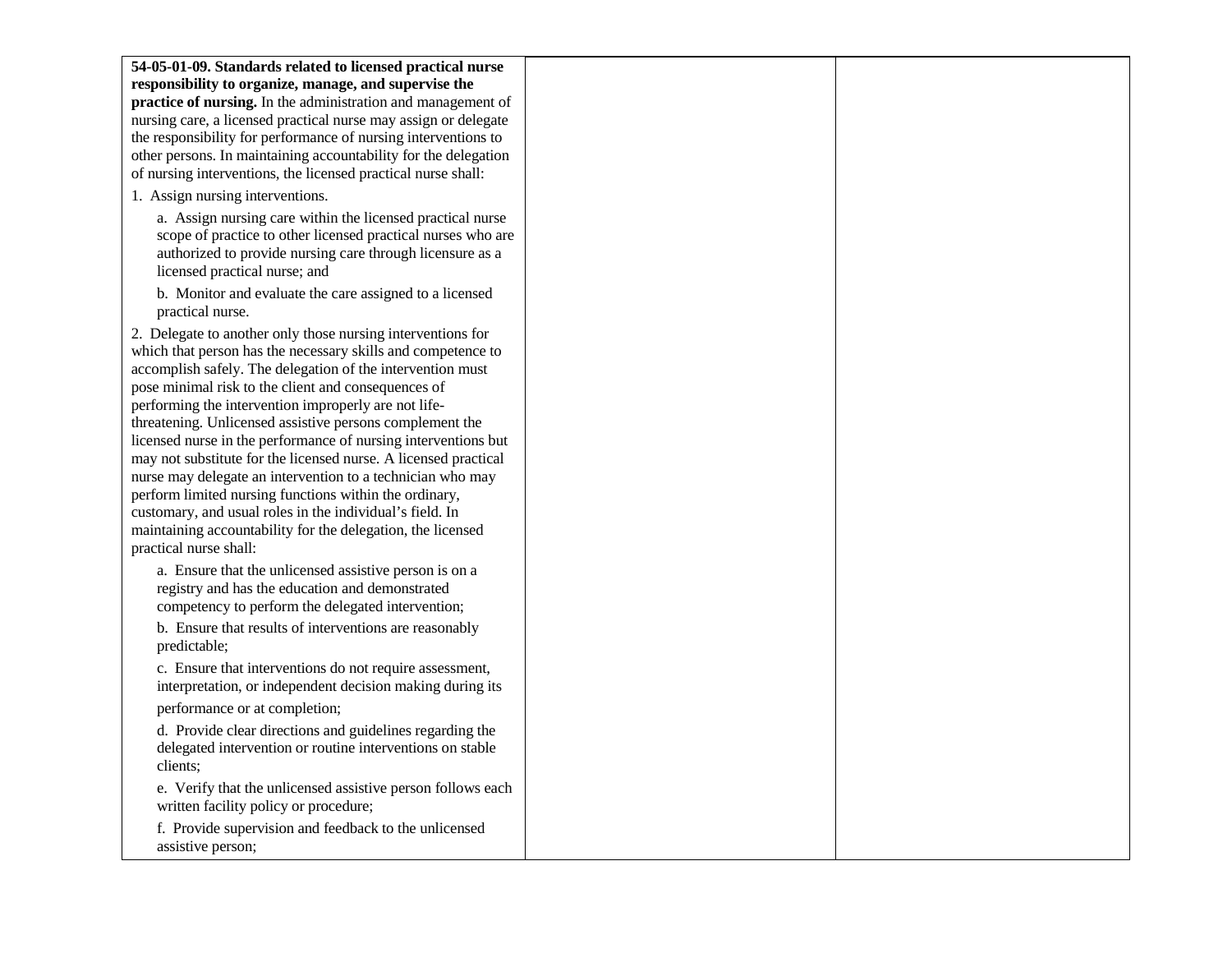| g. Observe, evaluate, and communicate the outcomes; |  |
|-----------------------------------------------------|--|
| h. Intervene when problems are identified;          |  |
| . Assist in the revisions to the plan of care; and  |  |
| . Retain accountability for the nursing care.       |  |
|                                                     |  |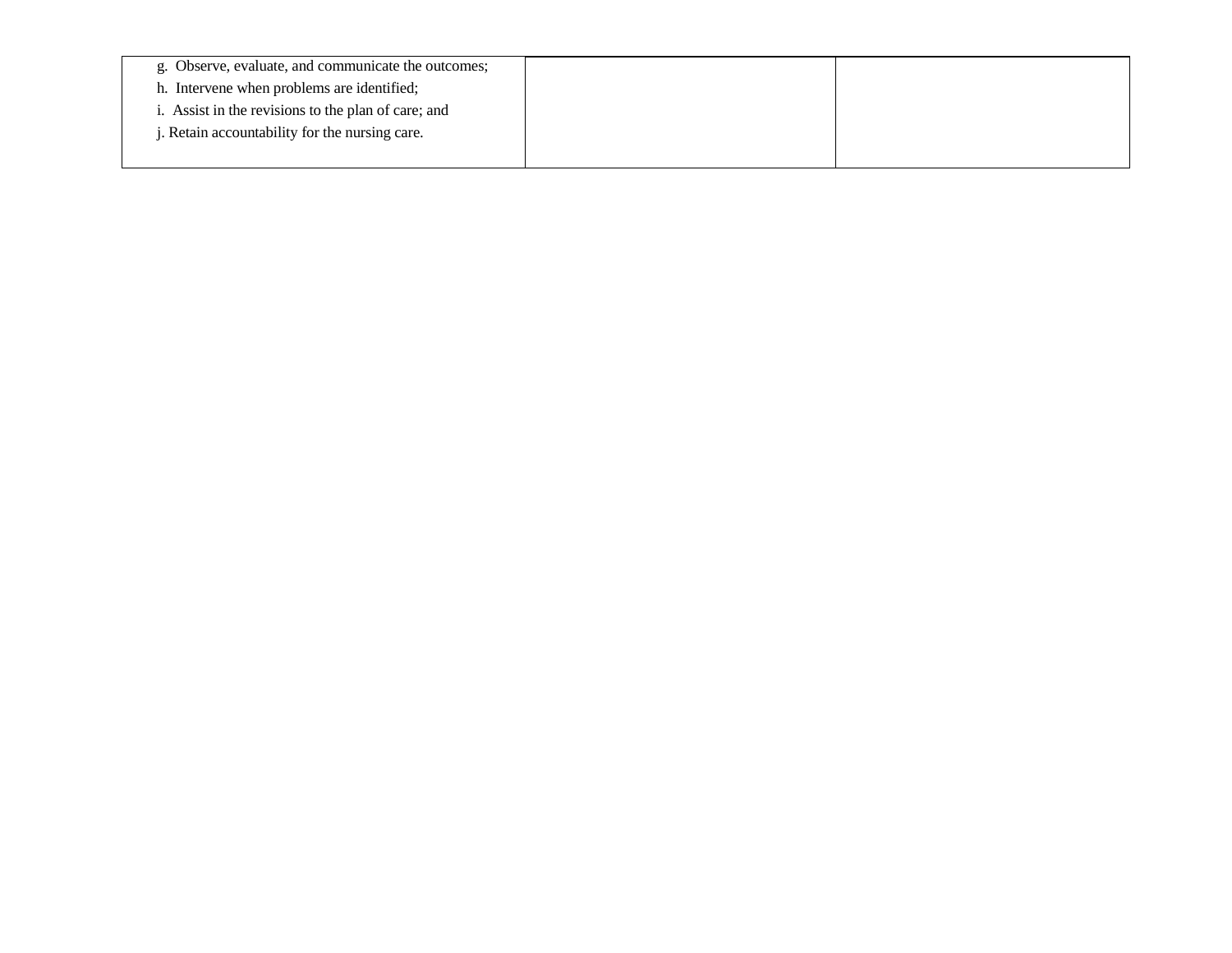### **APPENDIX XII ASSOCIATE DEGREE RN CURRICULUM**

*54-03.2-06-07 Nursing Education Program Curriculum.*

*The curriculum of the nursing education program must assure the development of evidence-based clinical judgement, and skills in clinical management for the level, scope, and standards of nursing practice. The program outcomes must reflect the scope of practice and level of licensure sought as defined in chapters 54-05-01, 54-05-02, and 54-05-03.1*

| 3. The curriculum of an associate                                          | <b>List Course(s)</b> | Provide a brief description of the learning activities designed to meet these curricular |
|----------------------------------------------------------------------------|-----------------------|------------------------------------------------------------------------------------------|
| degree program leading to registered                                       | where content         | requirements.                                                                            |
| nurse licensure must include content                                       | is taught.            |                                                                                          |
| and sufficient clinical experience to                                      |                       |                                                                                          |
| prepare the graduate to:                                                   |                       |                                                                                          |
| a. Deliver client centered care that                                       |                       |                                                                                          |
|                                                                            |                       |                                                                                          |
| respects client differences, values,                                       |                       |                                                                                          |
| preferences and expressed needs and is                                     |                       |                                                                                          |
| based upon scientific evidence.                                            |                       |                                                                                          |
| 1. biological, physical, social and                                        |                       |                                                                                          |
| behavioral sciences, including disease                                     |                       |                                                                                          |
| process, nutrition and pharmacology<br>2. content regarding legal, ethical |                       |                                                                                          |
| responsibilities, and historical trends                                    |                       |                                                                                          |
| in nursing                                                                 |                       |                                                                                          |
| 3. nursing process                                                         |                       |                                                                                          |
| 4. written, verbal and therapeutic                                         |                       |                                                                                          |
| communication                                                              |                       |                                                                                          |
| 5. basic decision-making skills                                            |                       |                                                                                          |
| 6. data collection skills to obtain obvious                                |                       |                                                                                          |
| information                                                                |                       |                                                                                          |
| 7. health promotion and maintenance for                                    |                       |                                                                                          |
| the individual and families                                                |                       |                                                                                          |
| b. Function effectively in an                                              |                       |                                                                                          |
| interdisciplinary team:                                                    |                       |                                                                                          |
| 1. group dynamics                                                          |                       |                                                                                          |
| 2. goal setting strategies                                                 |                       |                                                                                          |
| 3. management concepts, including                                          |                       |                                                                                          |
| delegation and supervision of other                                        |                       |                                                                                          |
| members of the healthcare team                                             |                       |                                                                                          |
|                                                                            |                       |                                                                                          |
| c. Deliver evidence-based practice                                         |                       |                                                                                          |
| including application of evidence in                                       |                       |                                                                                          |
| managing common clinical problems                                          |                       |                                                                                          |
|                                                                            |                       |                                                                                          |
|                                                                            |                       |                                                                                          |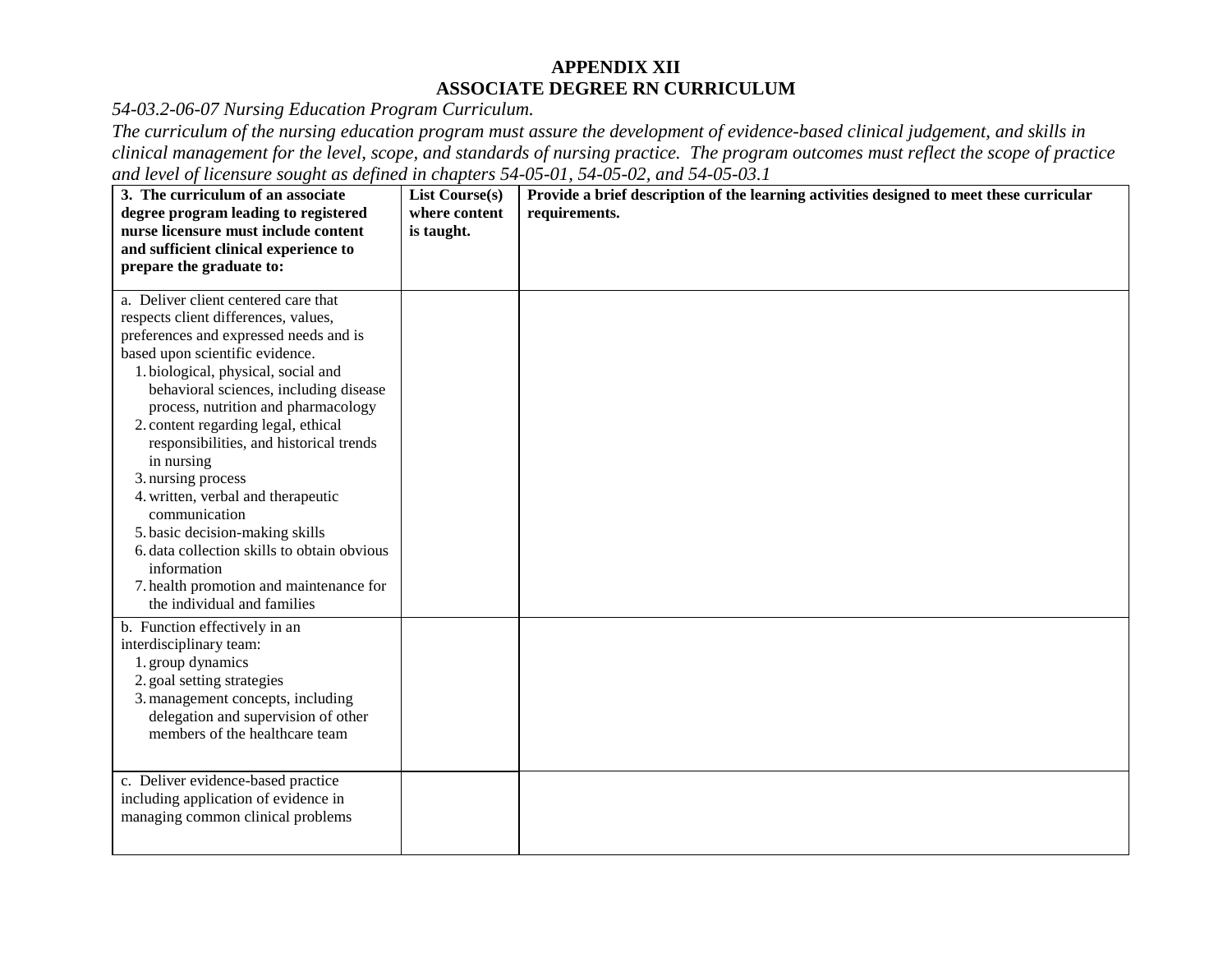| d. Apply quality improvement concepts in   |  |
|--------------------------------------------|--|
| nursing care:                              |  |
| 1. basic safety and infection control      |  |
| standards: and                             |  |
| 2. quality improvement processes           |  |
| e. Use available health information:       |  |
| 1. documentation of care plan, nursing     |  |
| care implementation and evaluation of      |  |
| care provided; and                         |  |
| 2. computer literacy                       |  |
| f. Inform and counsel patients and         |  |
| families:                                  |  |
| 1. concepts of informational readiness     |  |
| 2. discharge planning; and                 |  |
| 3. implementation of pre-established       |  |
| patient teaching plans                     |  |
| Demonstrate nursing values and roles<br>g. |  |
| consistent with the scope of practice:     |  |
| 1. RN standards of practice; and           |  |
| 2. ethical concepts                        |  |
| h. Courses that meet the sponsoring        |  |
| institution's general education            |  |
| requirements for the associate degree      |  |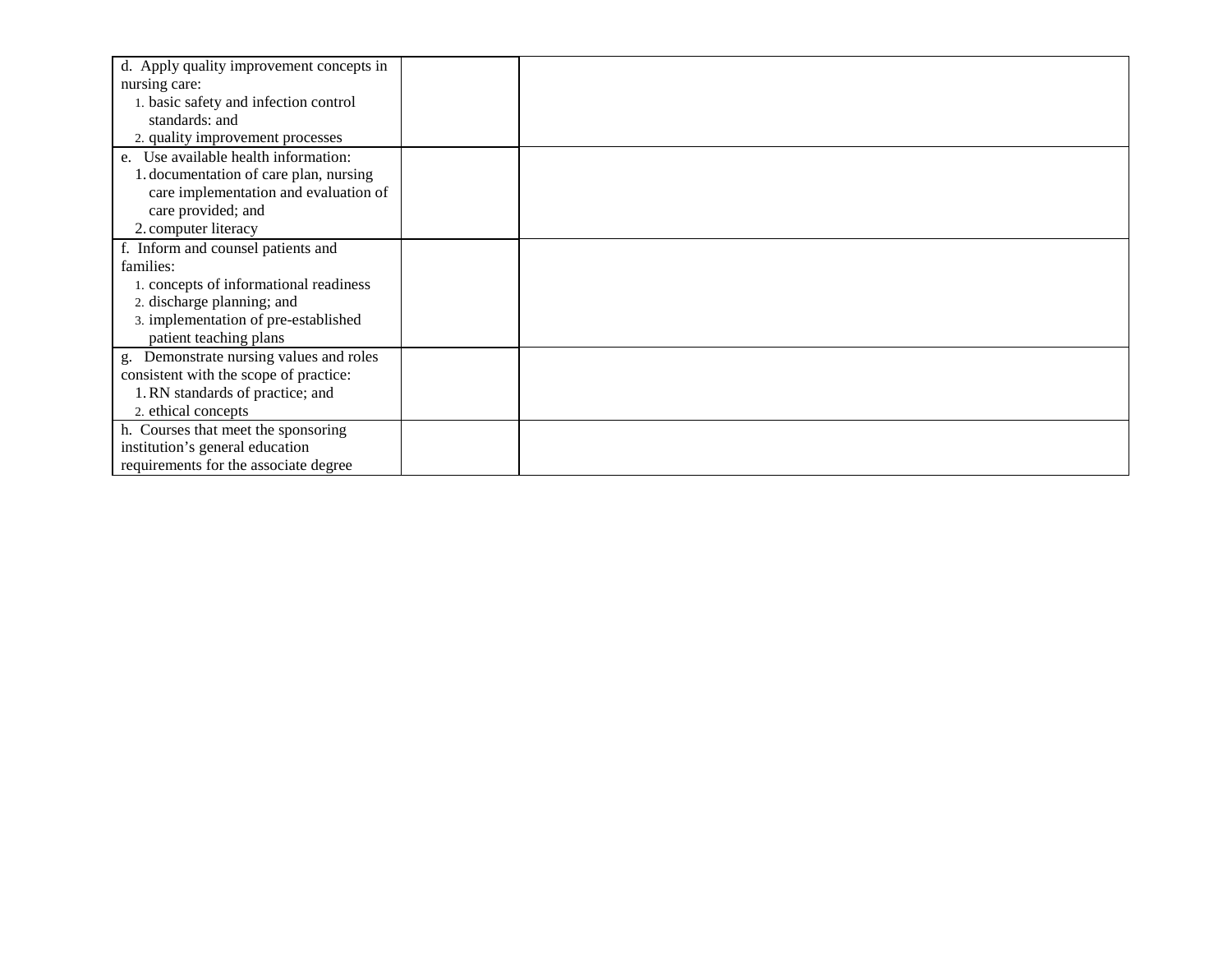### **APPENDIX XIII BACCALAUREATE DEGREE RN CURRICULUM**

*54-03.2-06-07 Nursing Education Program Curriculum.*

*The curriculum of the nursing education program must assure the development of evidence-based clinical judgement, and skills in clinical management for the level, scope, and standards of nursing practice. The program outcomes must reflect the scope of practice and level of licensure sought as defined in chapters 54-05-01, 54-05-02, and 54-05-03.1*

| 4. The curriculum of a baccalaureate        | <b>List Course(s)</b> | Provide a brief description of the learning activities designed to meet these curricular |
|---------------------------------------------|-----------------------|------------------------------------------------------------------------------------------|
| nurse program or a direct entry,            | where content         | requirements.                                                                            |
| prelicensure graduate program muat          | is taught.            |                                                                                          |
| include:                                    |                       |                                                                                          |
| a. Content regarding legal and ethical      |                       |                                                                                          |
| issues, history, trends and theories in     |                       |                                                                                          |
| nursing, biological, physical, social and   |                       |                                                                                          |
| behavioral sciences including               |                       |                                                                                          |
| pharmacotherapy; nutritional therapy and    |                       |                                                                                          |
| pathophysiology                             |                       |                                                                                          |
| b. Nursing process                          |                       |                                                                                          |
|                                             |                       |                                                                                          |
|                                             |                       |                                                                                          |
|                                             |                       |                                                                                          |
|                                             |                       |                                                                                          |
| c. Didactic instruction and clinical        |                       |                                                                                          |
| experience in health promotion, prevention, |                       |                                                                                          |
| restoration, and maintenance of clients     |                       |                                                                                          |
| across the life span and in a variety of    |                       |                                                                                          |
| clinical settings                           |                       |                                                                                          |
| 1. communicate, manage knowledge, and       |                       |                                                                                          |
| support decision making using               |                       |                                                                                          |
| information technology                      |                       |                                                                                          |
| 2. provide client centered care that:       |                       |                                                                                          |
| a) respects client differences, values,     |                       |                                                                                          |
| preferences and expressed needs             |                       |                                                                                          |
| b) involves clients in decision making      |                       |                                                                                          |
| and care management                         |                       |                                                                                          |
| c) coordinates an interdisciplinary team    |                       |                                                                                          |
| to cooperate, collaborate, communicate      |                       |                                                                                          |
| and integrate client care and health        |                       |                                                                                          |
| promotion                                   |                       |                                                                                          |
| d) employs evidence-based practice to       |                       |                                                                                          |
| integrate best research with clinical       |                       |                                                                                          |
| expertise and client values for optimal     |                       |                                                                                          |
| care                                        |                       |                                                                                          |
| e) applies quality improvement              |                       |                                                                                          |
| processes                                   |                       |                                                                                          |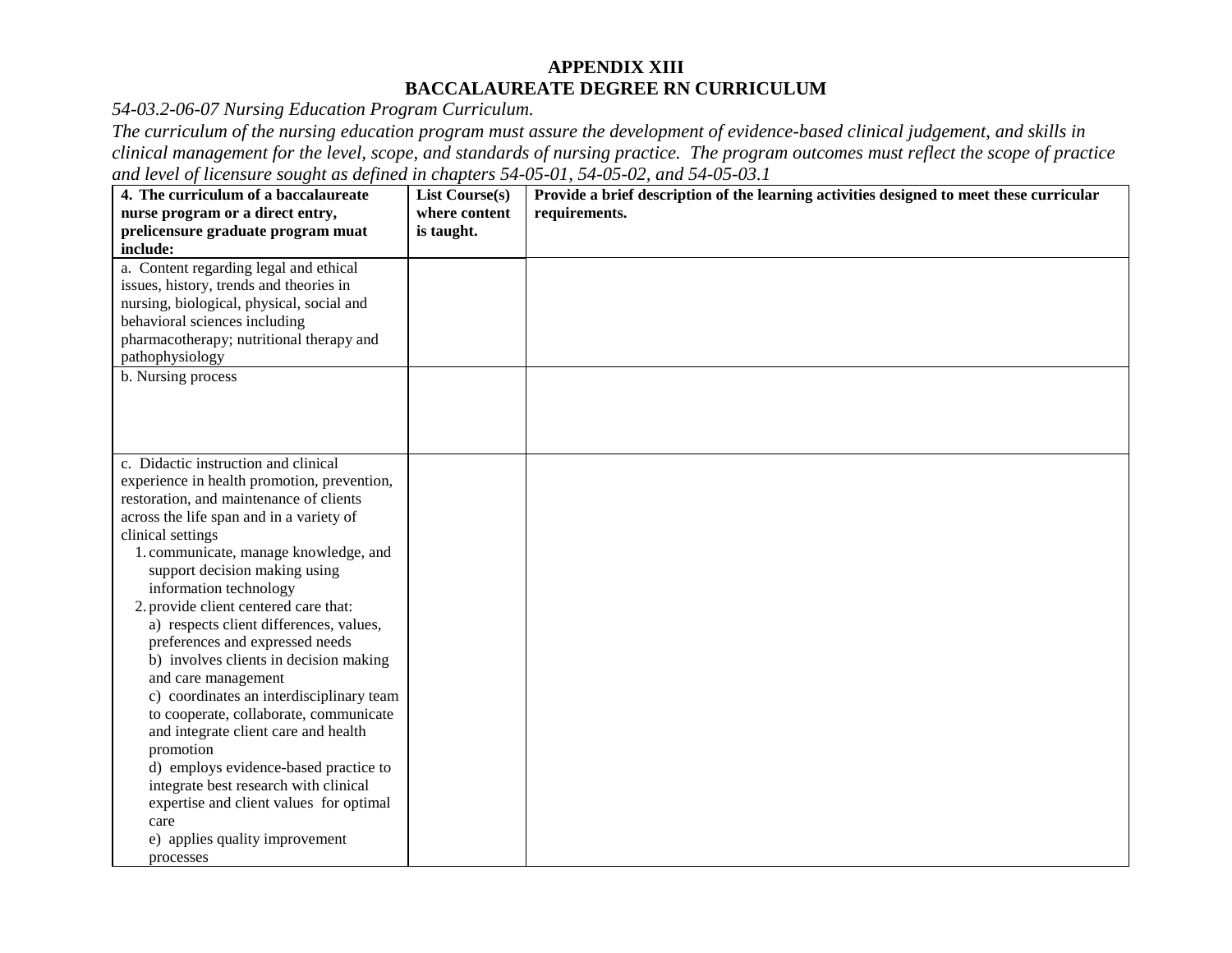| 1) quality improvement theory                 |  |
|-----------------------------------------------|--|
| 2) measurement of quality in terms            |  |
| of structure, process and client              |  |
| outcomes                                      |  |
| 3) participation in development of            |  |
| changes in processes through utilization      |  |
| of change theory and systems of care          |  |
| with the objective of improving quality       |  |
| d. Experiences that promote the               |  |
| development of leadership and management      |  |
| skills and professional socialization:        |  |
| 1. responsibilities as a member of the        |  |
| profession                                    |  |
| 2. management and leadership theory           |  |
| 3. group dynamics and group leadership        |  |
| skills; and                                   |  |
| 4. systems/organizational theory              |  |
| e. Learning experiences and clinical          |  |
| practice to include management and care of    |  |
| groups of clients, delegation and supervision |  |
| of healthcare providers                       |  |
| 1. infection control and safety;              |  |
| 2. quality and safety                         |  |
| 3. public community health; and               |  |
| 4. case management                            |  |
| f. Sufficient practice experiences to assure  |  |
| the development of nursing competencies       |  |
| to:                                           |  |
| 1. provide development of client-centered     |  |
| care                                          |  |
| 2. provide opportunities to participate in    |  |
| interdisciplinary teams                       |  |
| 3. utilize or integrate research with         |  |
| clinical experience                           |  |
| 4. apply the principles of quality            |  |
| improvement; and                              |  |
| 5. utilize technology and information         |  |
| management                                    |  |
| g. Learning experiences and methods of        |  |
| instruction must be consistent with the       |  |
| written curriculum plan; and                  |  |
| h. Courses that meet the sponsoring           |  |
| institution's general education requirements  |  |
| for the degree                                |  |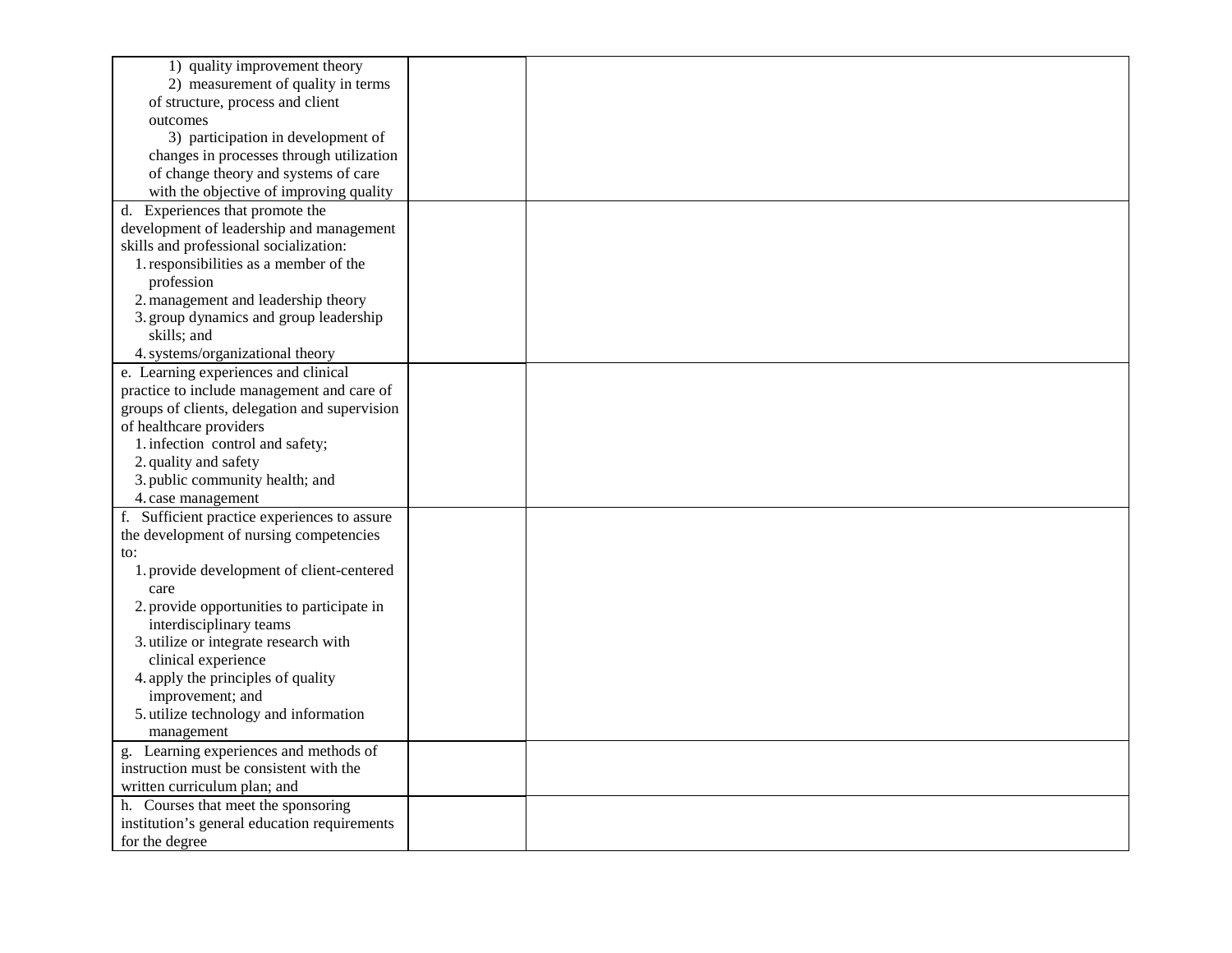### **APPENDIX XIV REGISTERED NURSE COMPETENCY Chapter 54-05-02 Standards of Practice for Registered Nurses**

| <b>COMPETENCY</b>                                                                                                                                                                                                                                                                                                                                                                                                                                                                                                                                                                                                                                                                                                                                                                                                                                                                                                                                                                                                                                                                                                                                                                                        | EXAMPLES OF LEARNING EXPERIENCES                                                                                                                                                                                                                                                                   | COURSE WHERE EXPERIENCE OCCURS                                                                                                                                                                                                                                                |
|----------------------------------------------------------------------------------------------------------------------------------------------------------------------------------------------------------------------------------------------------------------------------------------------------------------------------------------------------------------------------------------------------------------------------------------------------------------------------------------------------------------------------------------------------------------------------------------------------------------------------------------------------------------------------------------------------------------------------------------------------------------------------------------------------------------------------------------------------------------------------------------------------------------------------------------------------------------------------------------------------------------------------------------------------------------------------------------------------------------------------------------------------------------------------------------------------------|----------------------------------------------------------------------------------------------------------------------------------------------------------------------------------------------------------------------------------------------------------------------------------------------------|-------------------------------------------------------------------------------------------------------------------------------------------------------------------------------------------------------------------------------------------------------------------------------|
| 54-05-02-04. Standards related to registered nurse<br>professional accountability. Each registered nurse is<br>responsible and accountable to practice according to the<br>standards of practice prescribed by the board and the<br>profession. It is not the setting or the position title that<br>determines a nursing practice role, but rather the application of<br>nursing knowledge. Through the application of the nursing<br>process, the registered nurse practices nursing independently<br>and interdependently. Registered nurses also practice nursing<br>dependently through the execution of diagnostic or therapeutic<br>regimens prescribed by licensed practitioners. The<br>administration and management of nursing by registered<br>nurses includes assigning and delegating nursing interventions<br>that may be performed by others. The registered nurse<br>practices within the legal boundaries for nursing through the<br>scope of practice authorized in the Nurse Practices Act and<br>rules governing nursing. The registered nurse shall:<br>1. Demonstrate honesty and integrity in nursing practice;<br>2. Base nursing decisions on nursing knowledge and skills, the | Provide examples that illustrate the manner in which<br>coursework and clinical experiences present the<br>student with the opportunity to gain the required<br>competency to meet the standards of practice.<br>Specify the major courses in which the content for<br>each standard is contained. | Specify the program outcome(s)<br>that reflects the particular standard<br>and describe evaluation activities<br>the faculty does to ensure the<br>graduates attain the programmatic<br>outcomes and therefore<br>competency to practice within the<br>appropriate standards. |
| needs of clients, and registered nursing standards;<br>3. Accept responsibility for judgements, individual nursing<br>actions, competence, decisions, and behavior in the course of<br>nursing practice;<br>4. Maintain competence through ongoing learning and<br>application of knowledge in registered nursing practice; and<br>5. Report violations of the act or rules by self or other licensees<br>and registrants.                                                                                                                                                                                                                                                                                                                                                                                                                                                                                                                                                                                                                                                                                                                                                                               |                                                                                                                                                                                                                                                                                                    |                                                                                                                                                                                                                                                                               |
| 54-05-02-05. Standards related to registered nurse scope of<br>practice. The registered nurse utilizes the nursing process to<br>assess, diagnose, establish a plan with outcome criteria,<br>intervene, evaluate, and document health problems in nursing<br>practice settings. The registered nurse shall:<br>1. Participate in nursing care, health maintenance, client<br>teaching, counseling, collaborative planning, and<br>rehabilitation, to the extent of the registered nurse's basic<br>nursing education and additional skills through subsequent<br>education and experiences;<br>2. Conduct a comprehensive nursing assessment determined                                                                                                                                                                                                                                                                                                                                                                                                                                                                                                                                                 |                                                                                                                                                                                                                                                                                                    |                                                                                                                                                                                                                                                                               |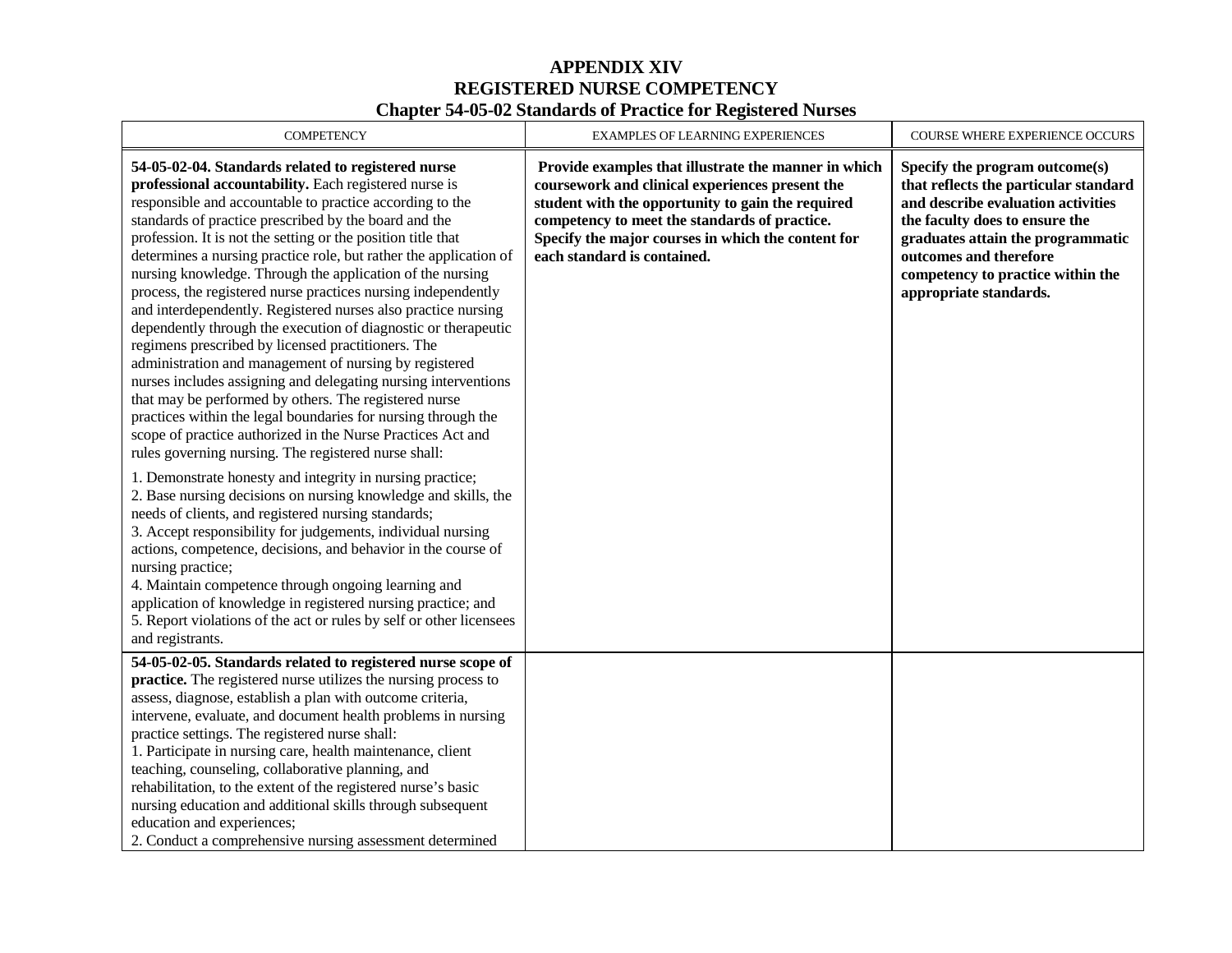| by the knowledge, skills, and abilities of the registered nurse |  |
|-----------------------------------------------------------------|--|
|                                                                 |  |
| and by the client's immediate condition or needs;               |  |
| 3. Apply nursing knowledge based upon the integration of the    |  |
| biological, psychological, and social aspects of the client's   |  |
| condition;                                                      |  |
| 4. Develop a plan of care based on nursing assessment and       |  |
| diagnoses that prescribe interventions to attain expected       |  |
| outcomes;                                                       |  |
| 5. Revise nursing interventions consistent with the client's    |  |
| overall health care plan;                                       |  |
| 6. Utilize decision making, critical thinking, and clinical     |  |
| judgment to make independent nursing decisions and nursing      |  |
| diagnoses;                                                      |  |
| 7. Implement the plan of care which includes the nursing        |  |
| interventions, treatment, and therapy, including medication     |  |
| administration and delegated medical and independent nursing    |  |
| functions;                                                      |  |
| 8. Evaluate and document the client's response to nursing care  |  |
| and other therapy;                                              |  |
| 9. Identify changes in client's health status and comprehend    |  |
| clinical implications of client's signs and symptoms as part of |  |
| expected unexpected, and emergent client situations;            |  |
| 10. Communicate, collaborate, and consult with other health     |  |
| team members;                                                   |  |
| 11. Provide comprehensive nursing and health care education     |  |
| in which the registered nurse:                                  |  |
| a. Assesses and analyzes educational needs of learners;         |  |
| b. Plans educational programs based on learning needs and       |  |
| teaching-learning principles;                                   |  |
| c. Implements an educational plan either directly or by         |  |
| assigning selected aspects of the education to other qualified  |  |
| persons; and                                                    |  |
| d. Evaluates the education to meet the identified goals.        |  |
| 12. Participate in quality improvement activities to evaluate   |  |
| and modify practice;                                            |  |
| 13. Promote a safe and therapeutic environment;                 |  |
| 14. Demonstrate knowledge and understanding of the statutes     |  |
| and rules governing nursing and function within the legal       |  |
| boundaries of registered nursing practice; and                  |  |
| 15. Observe and follow the duly adopted standards, policies,    |  |
| directives, and orders of the board as they may relate to the   |  |
| registered nurse.                                               |  |
|                                                                 |  |
|                                                                 |  |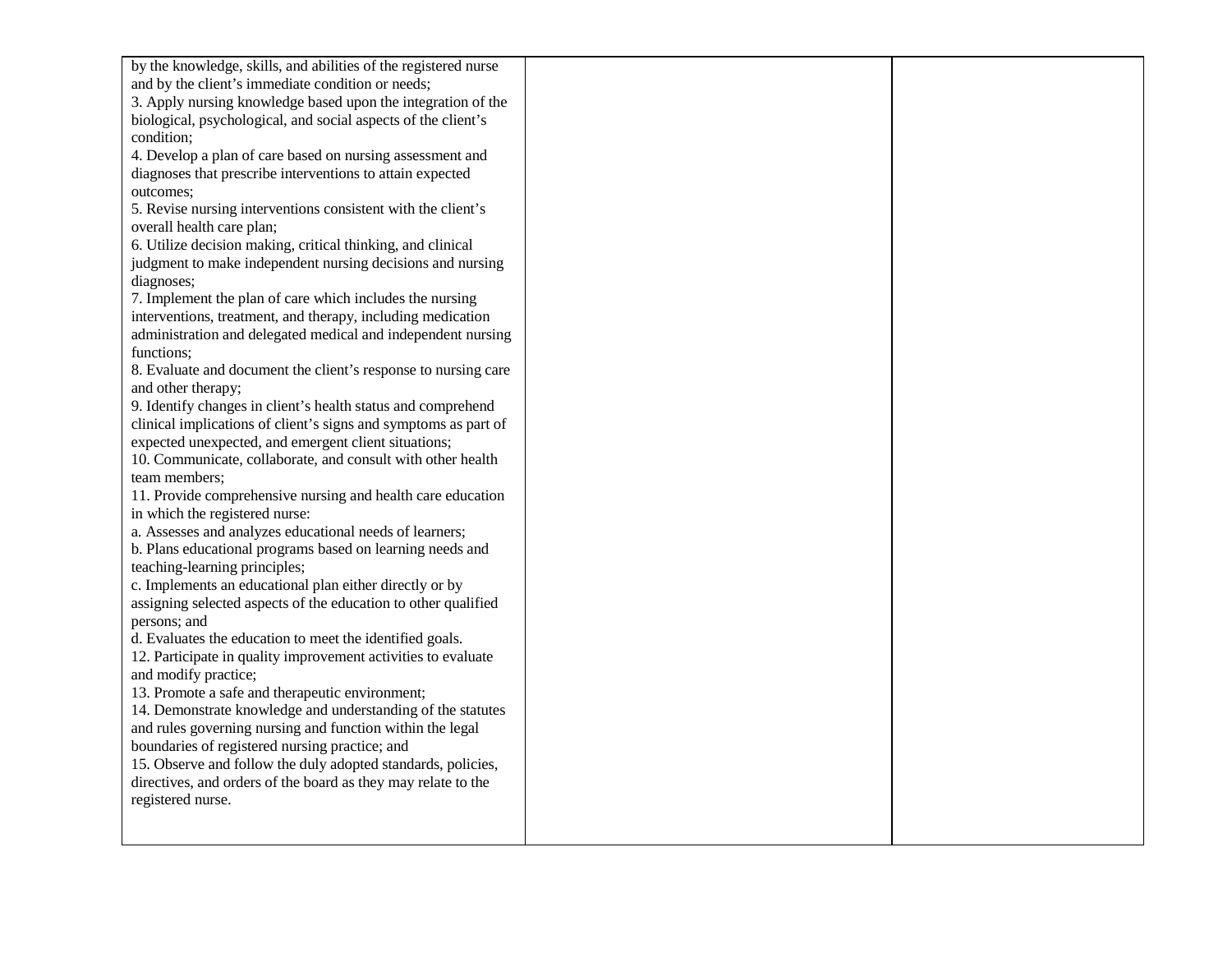| 54-05-02-06. Standards related to registered nurse                                                                      |  |
|-------------------------------------------------------------------------------------------------------------------------|--|
| responsibility to act as an advocate for the client. The                                                                |  |
| registered nurse is responsible and accountable for the care                                                            |  |
| provided and for assuring the safety and well-being of the                                                              |  |
| client. The registered nurse provides care based upon client                                                            |  |
| care needs; the knowledge, skills, and abilities of the registered                                                      |  |
| nurse; and organization policy. The registered nurse functions                                                          |  |
| as a member of a health care team by collaborating with the                                                             |  |
| client and health care team in providing client care. The                                                               |  |
| registered nurse shall:                                                                                                 |  |
| 1. Respect the client's rights, concerns, decisions, and dignity;                                                       |  |
| 2. Promote safe client environment and takes appropriate                                                                |  |
| preventive interventions to protect client, others, and self;                                                           |  |
| 3. Communicate client choices, concerns, and special needs                                                              |  |
| with other health team members regarding:                                                                               |  |
| a. Client status and progress;                                                                                          |  |
| b. Client response or lack of response to therapies; and                                                                |  |
| c. Significant changes in client condition.                                                                             |  |
| 4. Maintain appropriate professional boundaries; and                                                                    |  |
| 5. Assume responsibility for nurse's own decisions and                                                                  |  |
| actions.                                                                                                                |  |
|                                                                                                                         |  |
| 54-05-02-07. Standards related to registered nurse                                                                      |  |
| responsibility to organize, manage, and supervise the                                                                   |  |
| practice of nursing. In the administration and management of                                                            |  |
| nursing care, registered nurses may assign and delegate the                                                             |  |
| responsibility for performance of nursing interventions to other                                                        |  |
| persons. Assigning of nursing interventions may be made by<br>registered nurses to others who are authorized to provide |  |
| nursing care through licensure as a registered nurse or licensed                                                        |  |
| practical nurse. The registered nurse shall:                                                                            |  |
| 1. Assign to another only those nursing interventions that are                                                          |  |
| included within that nurse's scope of practice, education,                                                              |  |
| experience, and competence including:                                                                                   |  |
| a. Assigning nursing care within the registered nurse scope of                                                          |  |
| practice to other registered nurses;                                                                                    |  |
| b. Assigning nursing care to a licensed practical nurse within                                                          |  |
|                                                                                                                         |  |
| the licensed practical nurse scope of practice based on the                                                             |  |
| registered nurse's assessment of the client and the licensed                                                            |  |
| practical nurse's ability; and<br>c. Supervise. monitor, and evaluate the care assigned to a                            |  |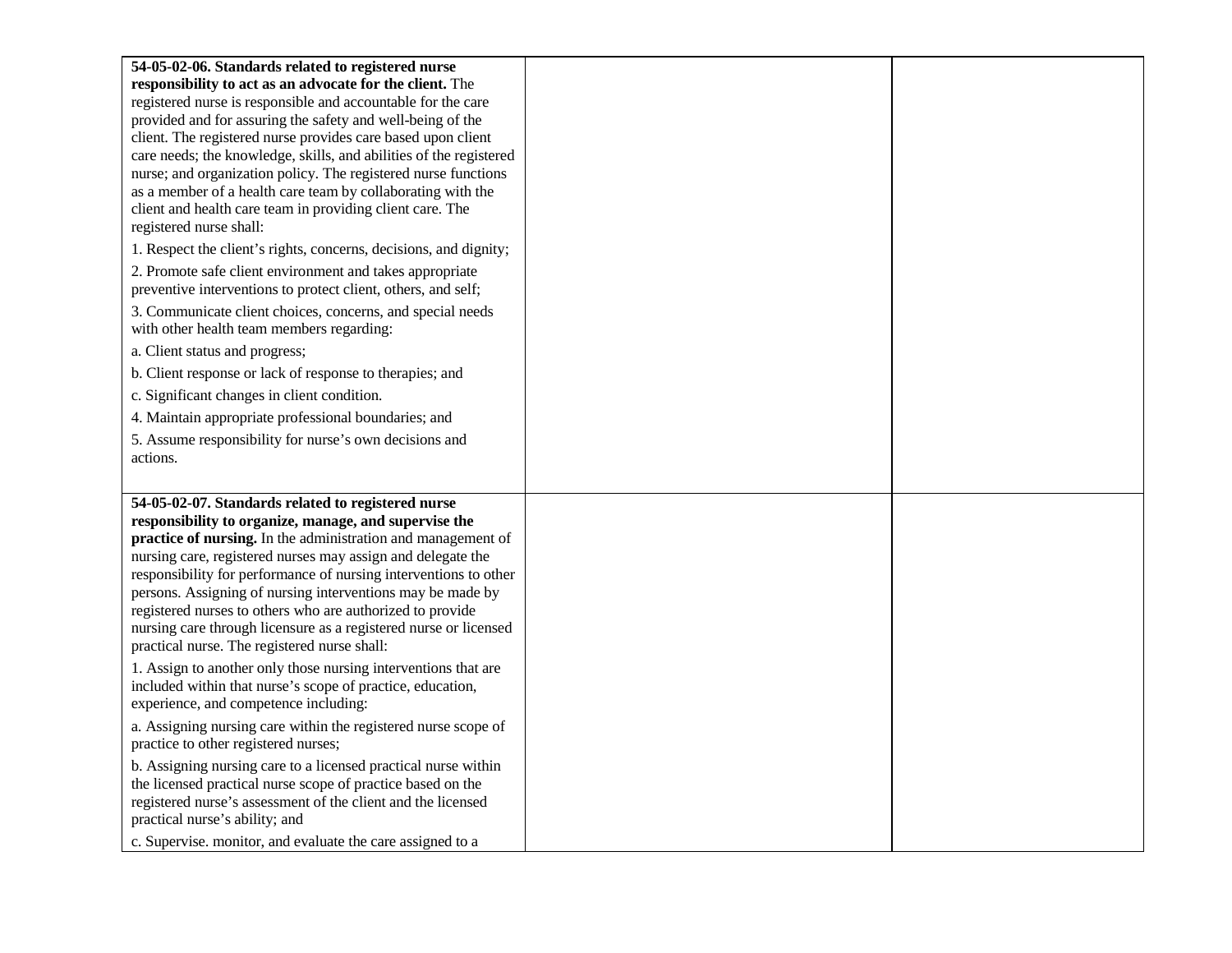licensed practical nurse.

2. Delegate to another only those nursing interventions for which that person has the necessary skills and competence to accomplish safely. The delegation of the intervention must pose minimal risk to the client and consequences of performing the intervention improperly are not lifethreatening. Unlicensed assistive persons complement the licensed nurse in the performance of nursing interventions but may not substitute for the licensed nurse. A licensed nurse may delegate an intervention to a technician who may perform limited nursing functions within the ordinary, customary, and usual roles in the individual's field. In maintaining accountability for the delegation of nursing interventions, the licensed registered nurse shall:

a. Ensure that the unlicensed assistive person is on a registry and has the education and demonstrated competency to perform the delegated intervention;

b. Ensure that results of interventions are reasonably predictable;

c. Ensure that interventions do not require assessment, interpretation, or independent decision making during its

performance or at completion;

d. Provide clear directions and guidelines regarding the delegated intervention or routine interventions on stable clients;

e. Verify that the unlicensed assistive person follows each written facility policy or procedure;

f. Provide supervision, observation, and feedback to the unlicensed assistive person;

g. Observe, evaluate, and communicate the outcomes;

h. Monitor performance, progress, and outcomes and assure documentation of the delegated intervention;

i. Intervene and provide follow up as needed;

j. Revise plan of care as needed; and

k. Retain professional accountability for the nursing care as provided.

3. The registered nurse administrator shall select nursing service delivery models for the provisions of nursing care, which does not conflict with this chapter and includes the following:

a. Assess the health status of groups of clients, analyze the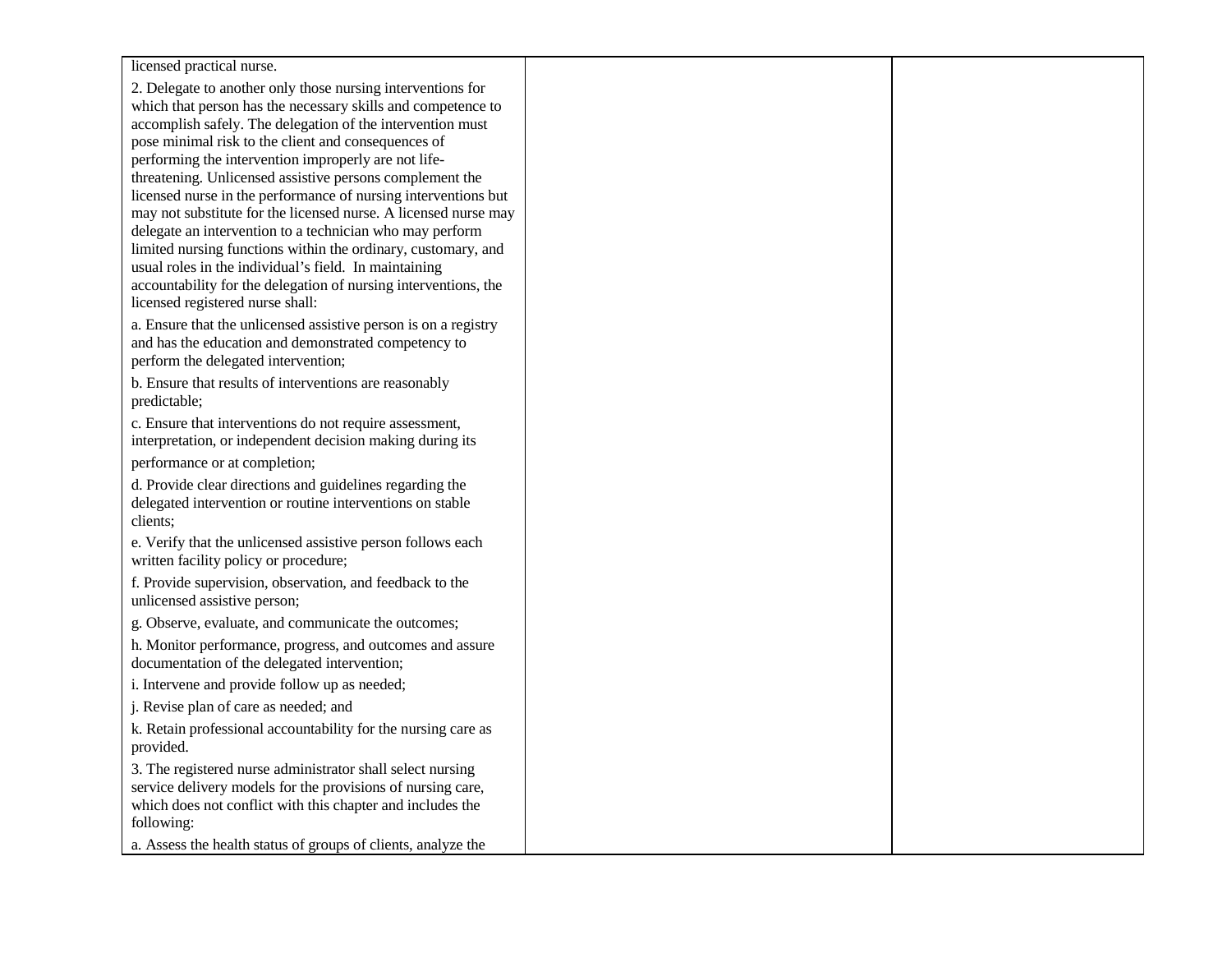| data, and identify collective nursing care needs, priorities, and<br>necessary resources.                                                                      |  |
|----------------------------------------------------------------------------------------------------------------------------------------------------------------|--|
| b. Be responsible to determine that licensed nurses have the<br>required competencies expected for the nurses' current nursing<br>practice roles.              |  |
| c. Establish training, supervision, and competency<br>requirements of all individuals providing nursing care.                                                  |  |
| d. Shall identify nursing personnel by a position title, job<br>description, and qualifications.                                                               |  |
| e. Ensure that the unlicensed assistive person is on a registry<br>and has the education and demonstrated competency to<br>perform the delegated intervention. |  |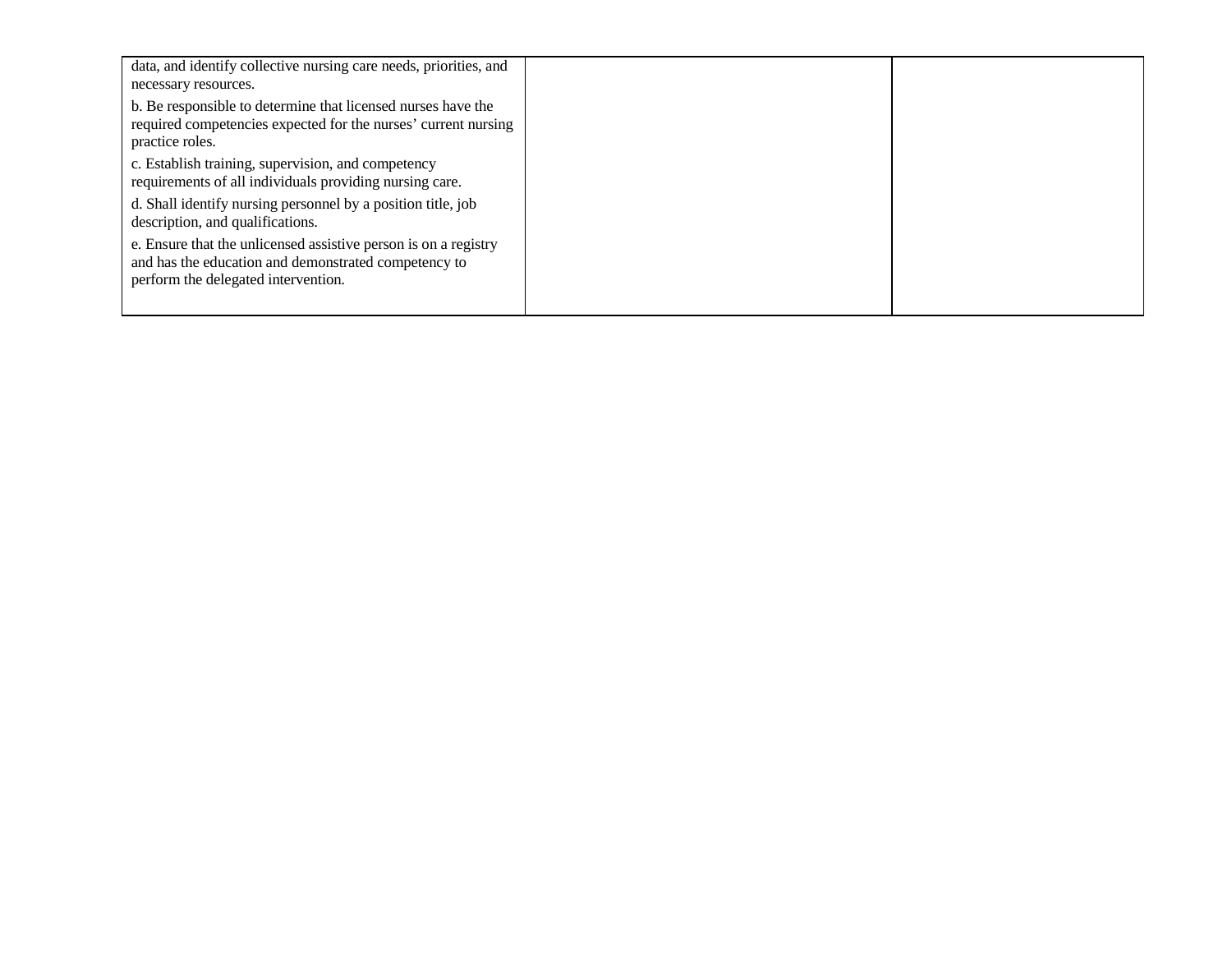### **APPENDIX XV ADVANCED PRACTICE REGISTERED NURSE CURRICULUM**

*54-03.2-06-07 Nursing Education Program Curriculum.*

*The curriculum of the nursing education program must assure the development of evidence-based clinical judgement, and skills in clinical management for the level, scope, and standards of nursing practice. The program outcomes must reflect the scope of practice and level of licensure sought as defined in chapters 54-05-01, 54-05-02, and 54-05-03.1*

| 5. The curriculum preparing for licensure      | <b>List Course(s)</b> | Provide a brief description of the learning activities designed to meet these curricular |
|------------------------------------------------|-----------------------|------------------------------------------------------------------------------------------|
| as an advanced practice registered nurse       | where content         | requirements.                                                                            |
| must include content and sufficient            | is taught.            |                                                                                          |
| experience from nursing and related            |                       |                                                                                          |
| academic disciplines to meet requirements      |                       |                                                                                          |
| for a graduate degree with a nursing focus:    |                       |                                                                                          |
| a. The curriculum must prepare the graduate to |                       |                                                                                          |
| practice:                                      |                       |                                                                                          |
| (1) One of the following four identified       |                       |                                                                                          |
| advanced practice registered nursing roles as  |                       |                                                                                          |
| a certified registered nurse anesthetist,      |                       |                                                                                          |
| certified nurse midwife, clinical nurse        |                       |                                                                                          |
| specialist, and certified nurse practitioner;  |                       |                                                                                          |
| and                                            |                       |                                                                                          |
| (2) At least one of the following six          |                       |                                                                                          |
| population foci: family individual across      |                       |                                                                                          |
| the lifespan, adult-gerontology, neonatal,     |                       |                                                                                          |
| pediatrics, women's health, or gender-related  |                       |                                                                                          |
| or psychiatric mental health.                  |                       |                                                                                          |
| b. The curriculum shall include separate       |                       |                                                                                          |
| graduate level courses in the following:       |                       |                                                                                          |
| (1) An advanced practice nursing core,         |                       |                                                                                          |
| including legal, ethical, and professional     |                       |                                                                                          |
| responsibilities of the advanced practice      |                       |                                                                                          |
| registered nurse.                              |                       |                                                                                          |
| (2) Advanced physiology and                    |                       |                                                                                          |
| pathophysiology, including general             |                       |                                                                                          |
| principles that apply across the lifespan.     |                       |                                                                                          |
| (3) Advanced health assessment, including      |                       |                                                                                          |
| assessment of all human systems, advanced      |                       |                                                                                          |
| assessment techniques, concepts, and           |                       |                                                                                          |
| approaches.                                    |                       |                                                                                          |
| (4) Advanced pharmacology, which               |                       |                                                                                          |
| includes pharmacodynamics,                     |                       |                                                                                          |
| pharmacokinetics, and                          |                       |                                                                                          |
| pharmacotherapeutics of all broad categories   |                       |                                                                                          |
| of agents.                                     |                       |                                                                                          |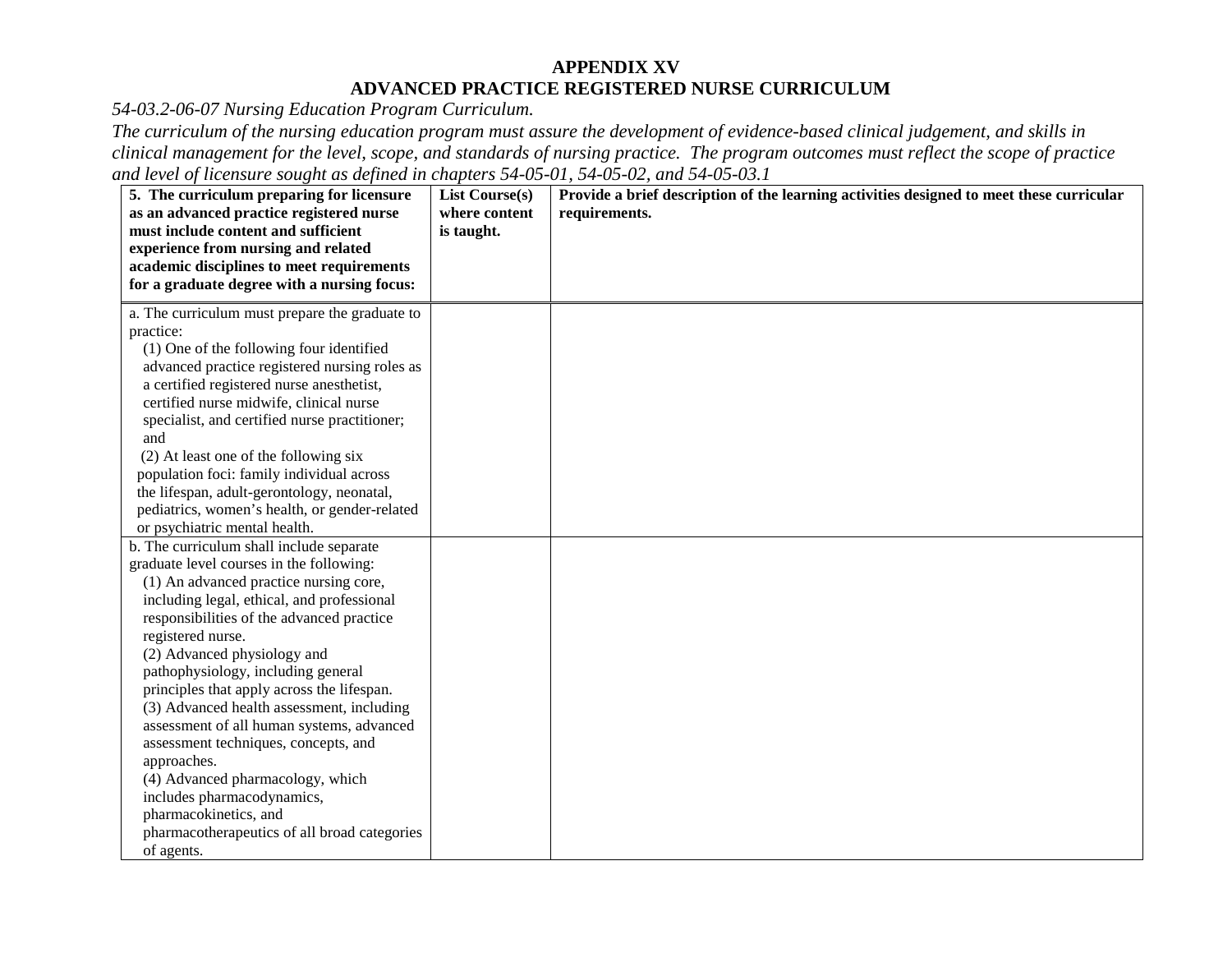| c. Each instructional track or major shall have |  |
|-------------------------------------------------|--|
| supervised clinical experience that is directly |  |
| related to the role and population foci,        |  |
| including pharmacotherapeutic management of     |  |
| patients.                                       |  |
| (1) A preceptor for an advanced practice        |  |
| registered nurse student must be a licensed     |  |
| practitioner with graduate level preparation    |  |
| with comparable practice focus.                 |  |
| (2) Clinical supervision must be congruent      |  |
| with current national professional              |  |
| organizations and nursing accrediting body      |  |
| standards applicable to the advance practice    |  |
| registered nurse role and population focus.     |  |
| d. The curriculum must include the following:   |  |
| (1) Preparation that provides a basic           |  |
| understanding of the principles for decision    |  |
| making in the identified role.                  |  |
| (2) Provisions for the recognition of prior     |  |
| learning and advanced placement for             |  |
| individuals who hold a master's degree in       |  |
| nursing and are seeking preparation in a        |  |
| different role and population foci.             |  |
| (3) Preparation in a specialty area of          |  |
| practice is optional, but if included, must     |  |
| build on the advanced practice registered       |  |
| nurse role and competencies in at least one     |  |
| of the six population foci.                     |  |
| (4) Courses to meet the sponsoring              |  |
| institution's requirements for a graduate       |  |
| degree.                                         |  |
| (5) Additional required components of           |  |
| graduate education programs preparing           |  |
| advanced practice registered nurses as          |  |
| determined by the board.                        |  |
| e. Post-master's nursing students shall         |  |
| complete the requirements of the master's       |  |
| advanced practice registered nurse program      |  |
| through a formal graduate level certificate in  |  |
| the desired role and population foci and must   |  |
| demonstrate the same advanced practice          |  |
| registered nurses outcome competencies as the   |  |
| master's level student.                         |  |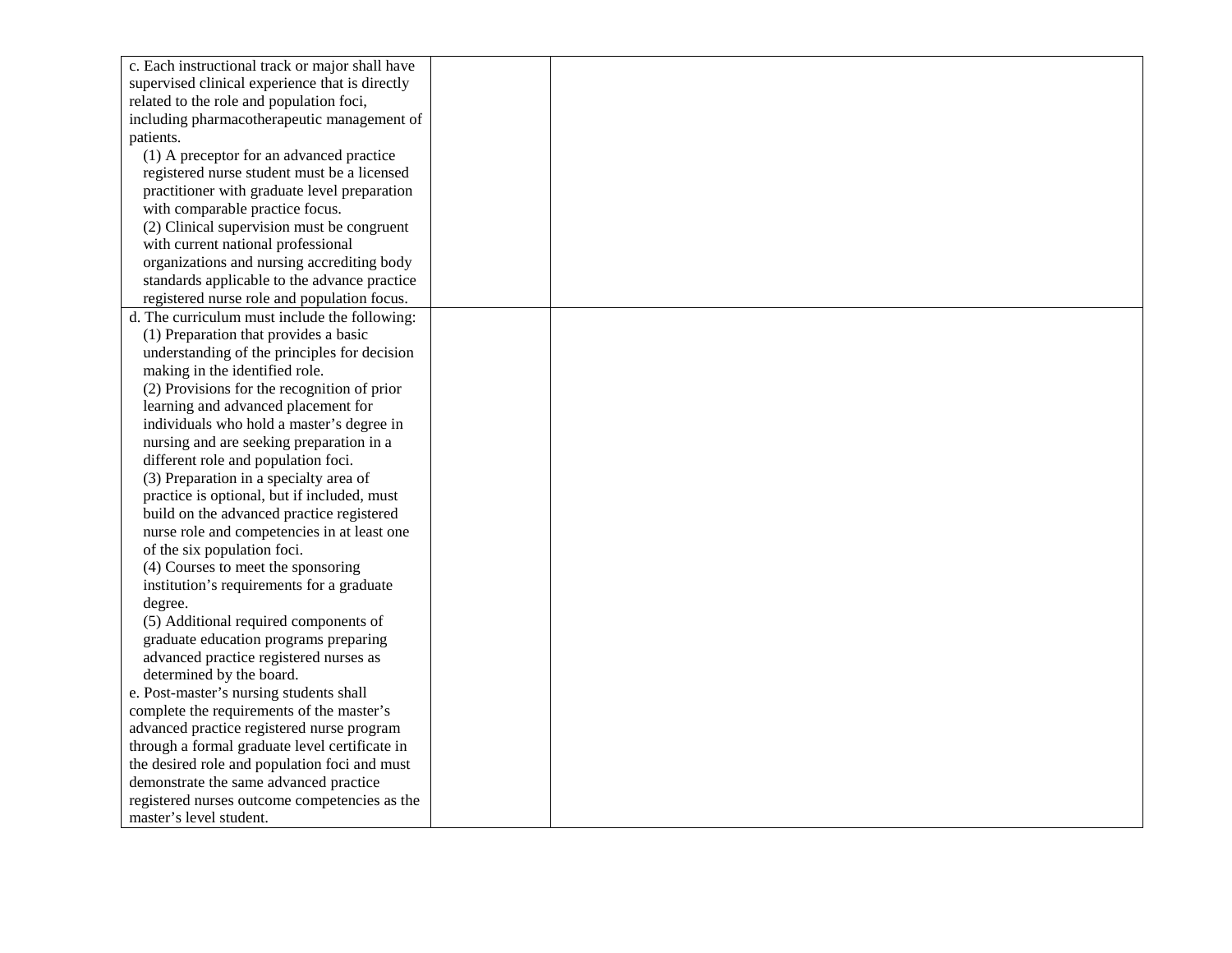### **APPENDIX XVI ADVANCED PRACTICE REGISTERED NURSE COMPETENCY Chapter 54-05-03.1 Standards of Practice for Registered Nurses**

| <b>COMPETENCY</b>                                                                                                                                                                                                                                                                                                                                                                                                                                                                              | <b>EXAMPLES OF LEARNING EXPERIENCE</b>                                                                                                                                                                                                                                                             | <b>COURSE WHERE EXPERIENCE OCCURS</b>                                                                                                                                                                                                                                      |
|------------------------------------------------------------------------------------------------------------------------------------------------------------------------------------------------------------------------------------------------------------------------------------------------------------------------------------------------------------------------------------------------------------------------------------------------------------------------------------------------|----------------------------------------------------------------------------------------------------------------------------------------------------------------------------------------------------------------------------------------------------------------------------------------------------|----------------------------------------------------------------------------------------------------------------------------------------------------------------------------------------------------------------------------------------------------------------------------|
| 54-05-03.1-03.1. Standards of practice for the advanced<br>practice registered nurse. The standards of practice for the<br>registered nurse found in chapter 54-05-02 are the core<br>standards of practice for all categories of advanced practice<br>registered nurses. The advanced practice registered nurse has<br>evolved into the roles of certified nurse practitioner, certified<br>registered nurse anesthetist, certified nurse midwife, or<br>certified clinical nurse specialist. | Provide examples that illustrate the manner in<br>which coursework and clinical experiences<br>present the student with the opportunity to gain<br>the required competency to meet the standards<br>of practice. Specify the major courses in which<br>the content for each standard is contained. | Specify the program outcome(s) that<br>reflects the particular standard and<br>describe evaluation activities the faculty<br>does to ensure the graduates attain the<br>programmatic outcomes and therefore<br>competency to practice within the<br>appropriate standards. |
| The advanced practice registered nurse functions in any setting<br>as a member of the interdisciplinary team and provides care to<br>the fullest extent of the scope of practice which includes:                                                                                                                                                                                                                                                                                               |                                                                                                                                                                                                                                                                                                    |                                                                                                                                                                                                                                                                            |
| 1. Complete the assessment of the health status and health<br>needs based on interpretation of health-related data and<br>preventive health practices;                                                                                                                                                                                                                                                                                                                                         |                                                                                                                                                                                                                                                                                                    |                                                                                                                                                                                                                                                                            |
| 2. Analyze multiple sources of data, identify alternative<br>possibilities as to the nature of a health care problem and select<br>appropriate treatment;                                                                                                                                                                                                                                                                                                                                      |                                                                                                                                                                                                                                                                                                    |                                                                                                                                                                                                                                                                            |
| 3. Coordinate human and material resources for the provision<br>of care;                                                                                                                                                                                                                                                                                                                                                                                                                       |                                                                                                                                                                                                                                                                                                    |                                                                                                                                                                                                                                                                            |
| 4. Maintain accountability and responsibility for the quality of<br>nursing care provided; and                                                                                                                                                                                                                                                                                                                                                                                                 |                                                                                                                                                                                                                                                                                                    |                                                                                                                                                                                                                                                                            |
| 5. Collaborate with the interdisciplinary team.                                                                                                                                                                                                                                                                                                                                                                                                                                                |                                                                                                                                                                                                                                                                                                    |                                                                                                                                                                                                                                                                            |
| 54-05-03.1-03.2. Scope of practice as an advanced practice<br>registered nurse. The scope of practice must be consistent<br>with the nursing education and advanced practice certification.                                                                                                                                                                                                                                                                                                    |                                                                                                                                                                                                                                                                                                    |                                                                                                                                                                                                                                                                            |
| 1. Practice as an advanced practice registered nurse may<br>include:                                                                                                                                                                                                                                                                                                                                                                                                                           |                                                                                                                                                                                                                                                                                                    |                                                                                                                                                                                                                                                                            |
| a. Perform a comprehensive assessment of clients and<br>synthesize and analyze data within a nursing framework;                                                                                                                                                                                                                                                                                                                                                                                |                                                                                                                                                                                                                                                                                                    |                                                                                                                                                                                                                                                                            |
| b. Identify, develop, plan, and maintain evidence-based,<br>client-centered nursing care;                                                                                                                                                                                                                                                                                                                                                                                                      |                                                                                                                                                                                                                                                                                                    |                                                                                                                                                                                                                                                                            |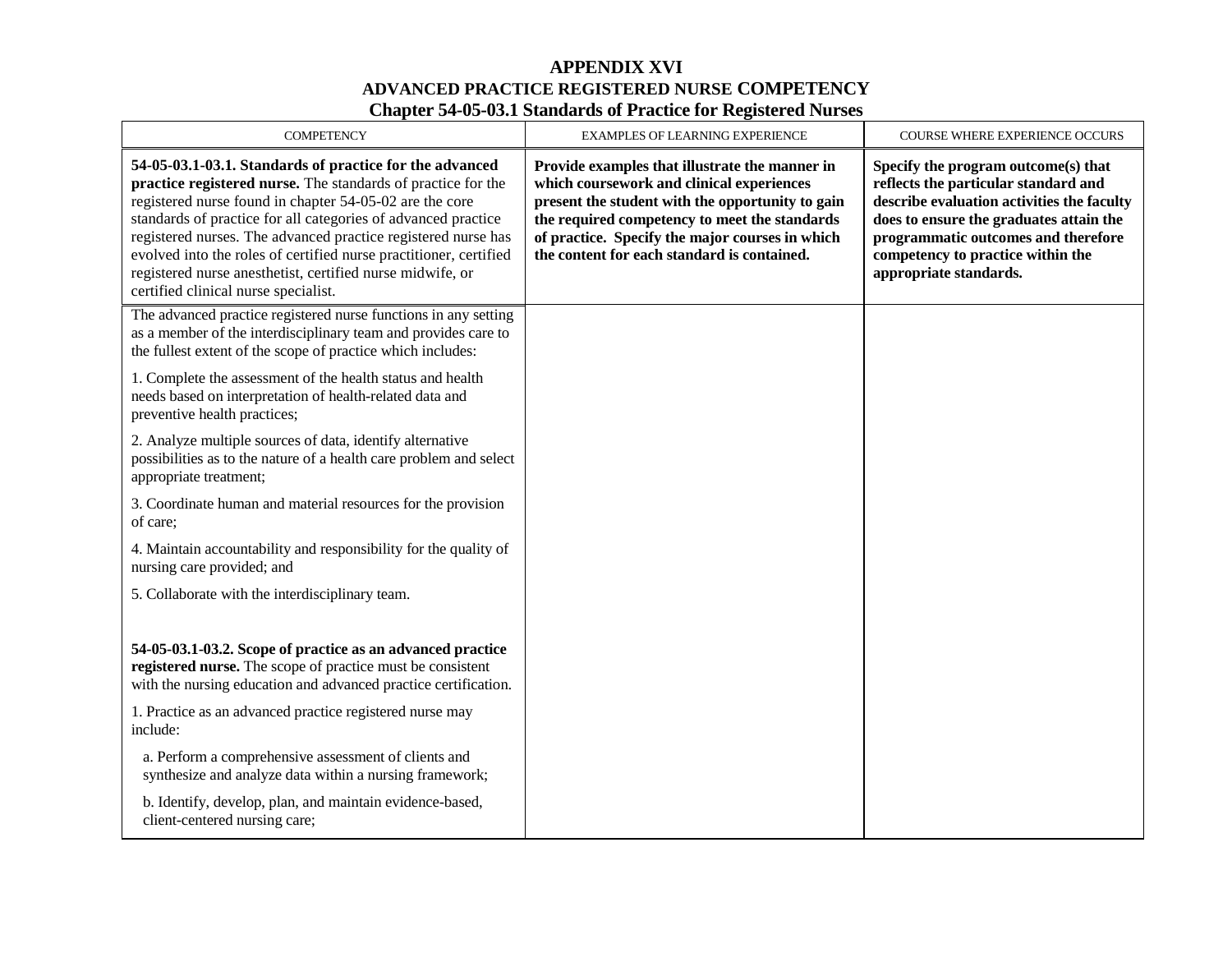| c. Prescribe a therapeutic regimen of health care, including<br>diagnosing, prescribing, administering, and dispensing<br>legend drugs and controlled substances;                                                                                                                                                                                                                                                              |  |
|--------------------------------------------------------------------------------------------------------------------------------------------------------------------------------------------------------------------------------------------------------------------------------------------------------------------------------------------------------------------------------------------------------------------------------|--|
| d. Evaluate prescribed health care regimen;                                                                                                                                                                                                                                                                                                                                                                                    |  |
| e. Assign and delegate nursing interventions that may be<br>performed by others;                                                                                                                                                                                                                                                                                                                                               |  |
| f. Promote a safe and therapeutic environment;                                                                                                                                                                                                                                                                                                                                                                                 |  |
| g. Provide health teaching and counseling to promote, attain,<br>and maintain the optimum health level of clients;                                                                                                                                                                                                                                                                                                             |  |
| h. Communicate and collaborate with the interdisciplinary<br>team in the management of health care and the<br>implementation of the total health care regimen;                                                                                                                                                                                                                                                                 |  |
| i. Manage and evaluate the clients' physical and<br>psychosocial health-illness status;                                                                                                                                                                                                                                                                                                                                        |  |
| j. Manage, supervise, and evaluate the practice of nursing;                                                                                                                                                                                                                                                                                                                                                                    |  |
| k. Utilize evolving client information management systems;                                                                                                                                                                                                                                                                                                                                                                     |  |
| 1. Integrate quality improvement principles in the delivery<br>and evaluation of client care;                                                                                                                                                                                                                                                                                                                                  |  |
| m. Teach the theory and practice of nursing;                                                                                                                                                                                                                                                                                                                                                                                   |  |
| n. Analyze, synthesize, and apply research outcomes in<br>practice; and                                                                                                                                                                                                                                                                                                                                                        |  |
| o. Integrate the principles of research in practice.                                                                                                                                                                                                                                                                                                                                                                           |  |
| 2. Notwithstanding the above, all services rendered by the<br>licensee shall be commensurate with the academic preparation,<br>knowledge, skills, and abilities of the advanced practice<br>licensed nurse's experience, continuing education, and<br>demonstrated competencies. The nurse must recognize<br>individual limits of knowledge, skills, and abilities and plan for<br>situations beyond the licensee's expertise. |  |
|                                                                                                                                                                                                                                                                                                                                                                                                                                |  |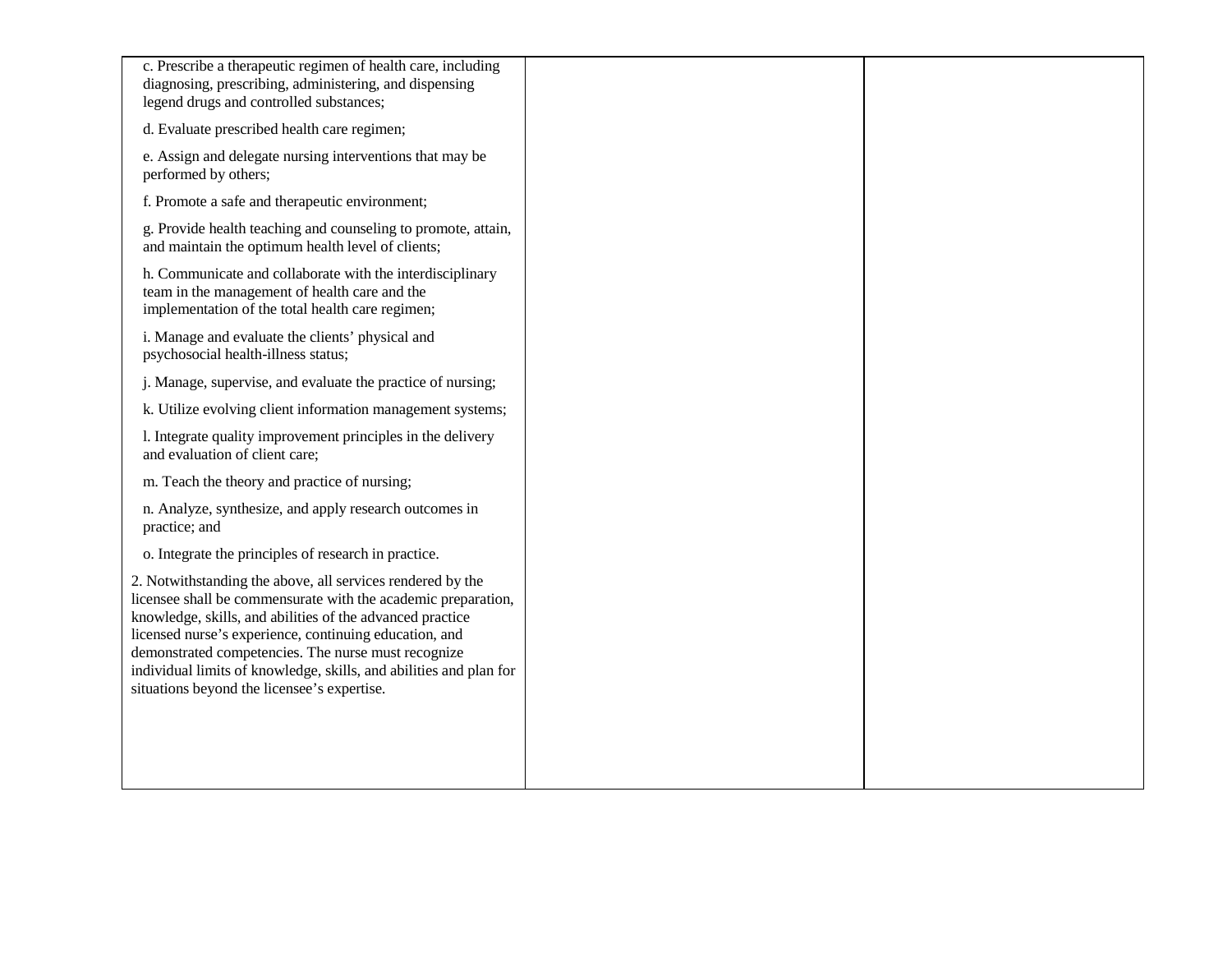# **APPENDIX XVII MAJOR NURSING PRACTICE FACILITIES BY COURSE**

| <b>AGENCY - NAME &amp;</b><br><b>LOCATION</b> | <b>Faculty/Student</b><br>Ratio | Indicate course number and a brief description for which this site is used for nursing practice<br>experience. Specify if the practice experience is supervised primarily by faculty or by preceptors. |
|-----------------------------------------------|---------------------------------|--------------------------------------------------------------------------------------------------------------------------------------------------------------------------------------------------------|
|                                               |                                 |                                                                                                                                                                                                        |
|                                               |                                 |                                                                                                                                                                                                        |
|                                               |                                 |                                                                                                                                                                                                        |
|                                               |                                 |                                                                                                                                                                                                        |
|                                               |                                 |                                                                                                                                                                                                        |
|                                               |                                 |                                                                                                                                                                                                        |
|                                               |                                 |                                                                                                                                                                                                        |
|                                               |                                 |                                                                                                                                                                                                        |
|                                               |                                 |                                                                                                                                                                                                        |
|                                               |                                 |                                                                                                                                                                                                        |
|                                               |                                 |                                                                                                                                                                                                        |
|                                               |                                 |                                                                                                                                                                                                        |
|                                               |                                 |                                                                                                                                                                                                        |
|                                               |                                 |                                                                                                                                                                                                        |